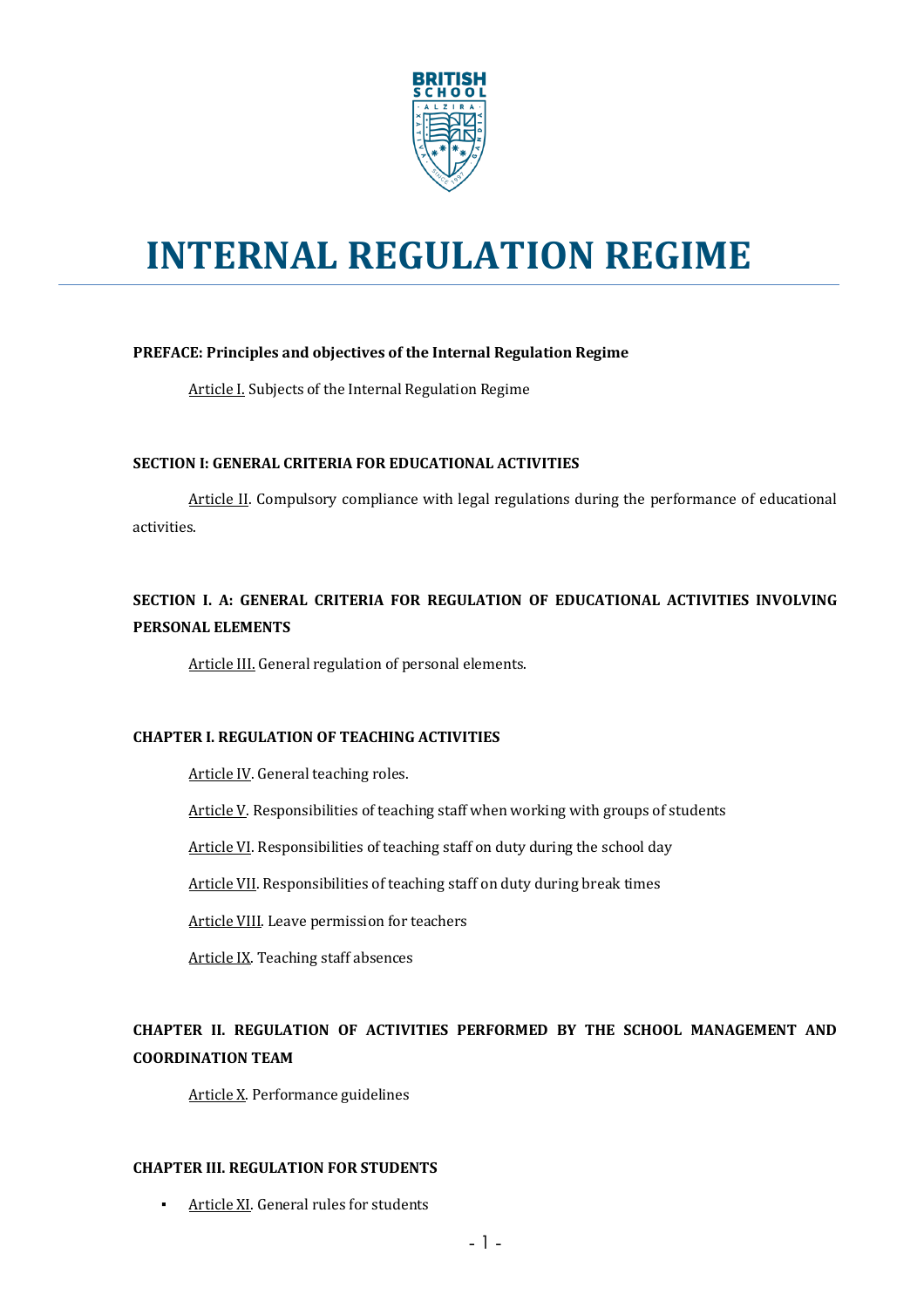#### **CHAPTER IV. REGULATION OF PARENT-SCHOOL INTERACTION**

**•** Article XII. Guidelines for correct interaction

#### **SECTION I. B: INTERNAL REGULATION**

- Article XIII. Arrival and departure from school
- **Article XIV Behaviour in the school corridors**
- **•** Article XV. Playground rules
- **•** Article XVI. Classroom access rules
- Article XVII. Order and cleanliness in the classroom
- **•** Article XVIII. Use of the school facilities and materials
- **·** Article XIX. Toilet rules
- **•** Article XX. Rules for students using the photocopier
- **•** Article XXI. Use of the school dining hall
- **·** Article XXII. School library rules.
- **•** Article XXIII. ICT room
- **•** Article XXIV. Cleaning services
- **·** Article XXV. School bus rules
- **•** Article XXVI. Rules regarding the use of lockers
- **•** Article XXVII. Extracurricular activities
- **•** Article XXVIII. Pupil attendance policy
- **·** Article XXIX. Assessment and school reports

#### **SECTION II: POSITIVE INTERACTION WITHIN THE SCHOOL COMMUNITY**

- **•** Article XXX. Student rights and obligations.
- **·** Article XXXI. Student misbehaviour and consequences
- **EXALLEX Article XXXII.** Behaviour management procedure in cases of misbehaviour

#### **SECTION III: SCHOOL EVACUATION POLICY**

**•** Article XXXIII. Objectives of this policy.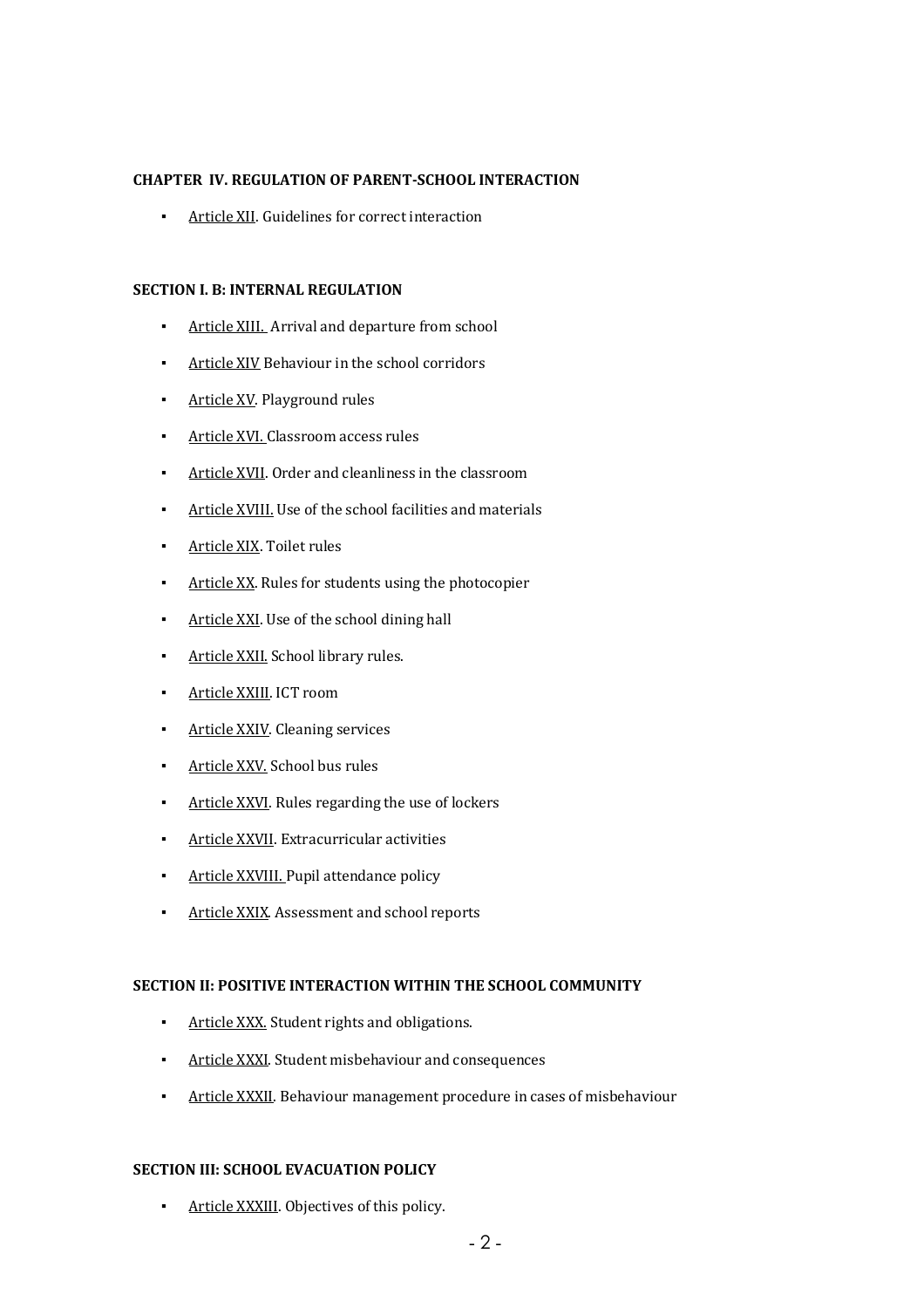#### **Final provisions**

- First.
- Second.
- Third

#### **ANNEXES**

- A.Noncompliance with the school's positive interaction plan. Classification and corrective measures.
- **•** B. Guidelines for reporting incidents of serious misconduct
- C. Guidelines for reflecting on incidents of misconduct
- D. Harmful conduct at school
- **E.** Parent-School Agreement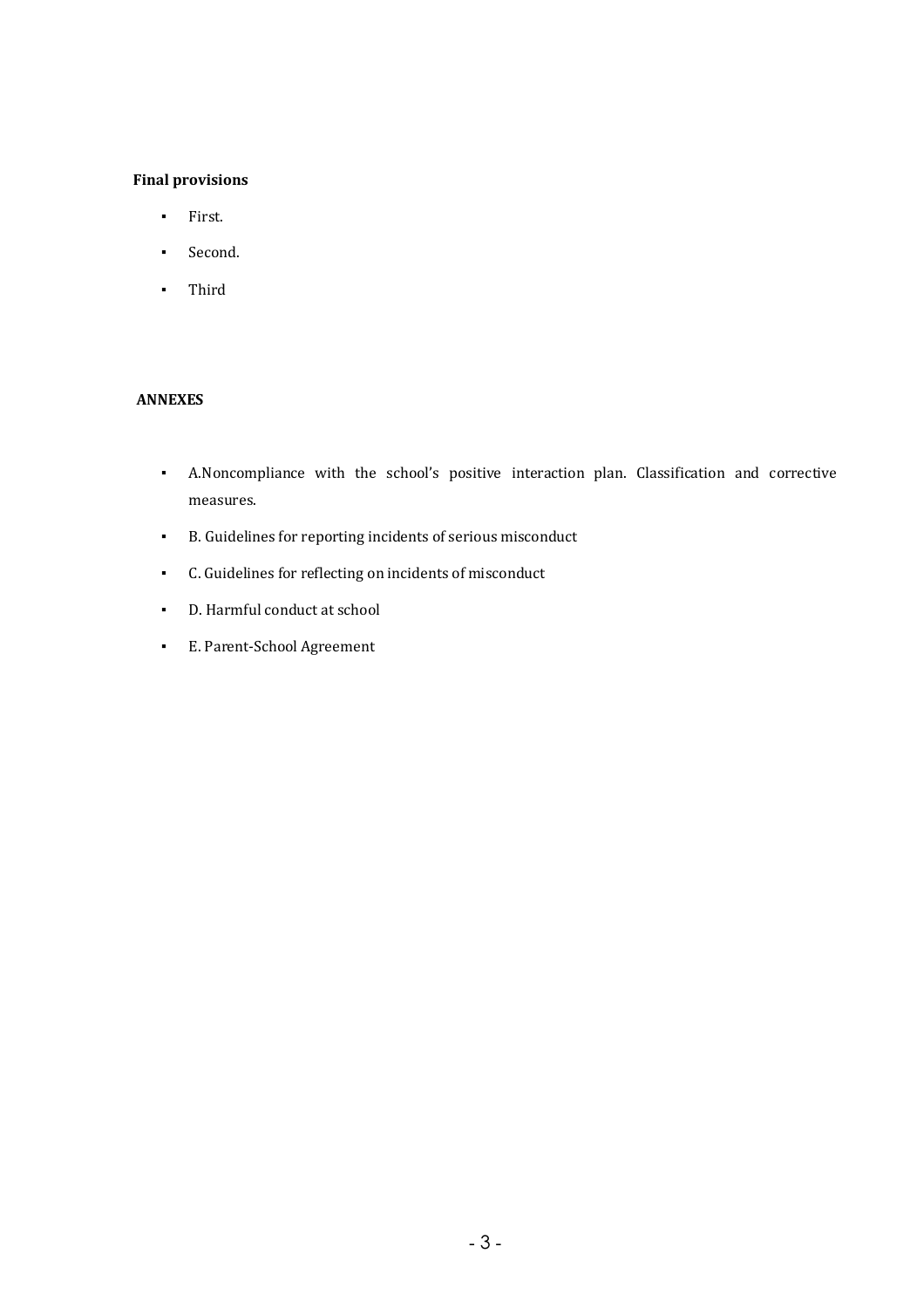### **SCHOOL DEPARTMENTS' APPROVAL OF THE IRR**

The School Management Team created this Internal Regulation Regime on July 26th, 2011.

It is a general agreement to ensure positive interaction at the school and a public written declaration of the general pursuit of a common goal, an educational means of overcoming discrepancies, settling differences and achieving a climate of positive interaction and respect that is characteristic of a democratic educational centre. 

This document was also designed to be adaptable and cater to the needs of British School Alzira/Xàtiva/Gandia, making them an integral part of the Positive Interaction Programme.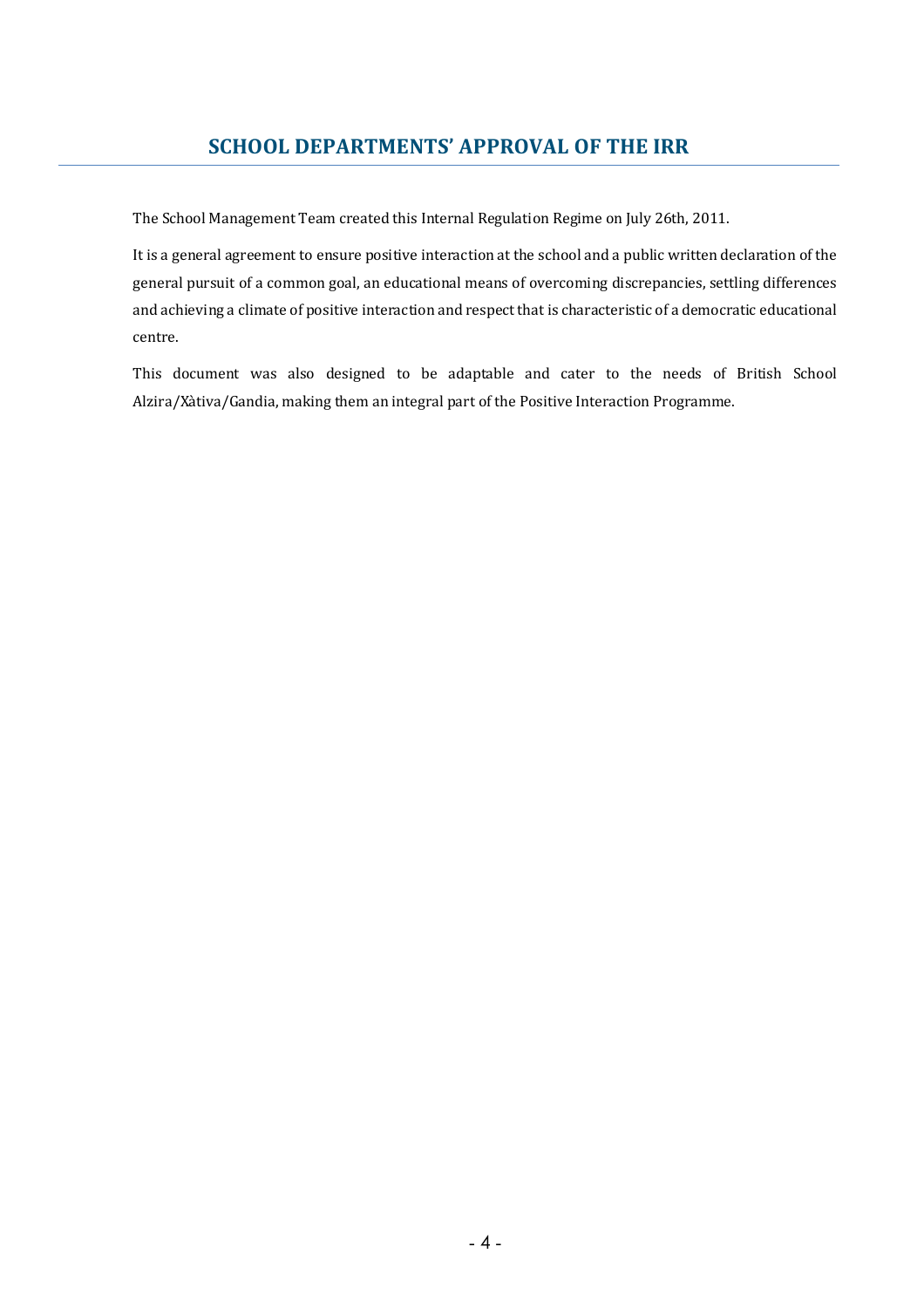### **PREFACE: Principles and objectives of the Internal Regulation Regime**

The Internal Regulation Regime is a compilation of principles that regulate the functions and organization of the school, as well as the relationships held between all elements of the school community. It's aim is to promote a spirit of cooperation between families and the institution, creating an atmosphere that is conducive to the teaching/learning process and stimulates the acquisition of values such as solidarity, a sense of responsibility, tolerance and respect for others.

The principles held therein are mentioned in the school's Positive Interaction Programme.

Our Internal Regulation Regime has the following objectives:

- 1. To define a general structure and organise the school by means of rules and guidelines that enable the management and coordination departments to run smoothly and efficiently.
- 2. To be an instrument that encourages positive interaction between all members of the school community, regulating their rights and obligations.
- 3. To create an atmosphere that encourages a comprehensive education where respect is shown for human rights and positive interaction.
- 4. To be the basis for each student's personal development and independence, creating responsible citizens who show respect to themselves and others.
- 5. To encourage all members of the school community to contribute to its smooth functioning.

This Internal Regulation Regime is always in compliance with current or future laws regarding education or any other aspects mentioned therein.

The school teaching team must programme activities to ensure that all students have an accurate knowledge of the internal regulation.

All aspects mentioned in the internal regulation regime are an inherent part of all measures to improve, prevent and re-educate that are mentioned in the Positive Interaction Plan of which it is a part.

The School Management reserves the right to suspend or expel students who do not comply with the fundamental rights of the Educational Community.

#### Article I: Subjects of the Internal Regulation Regime

The Internal Regulation is applicable to all members of the educational community at British School Alzira/Xàtiva/Gandia.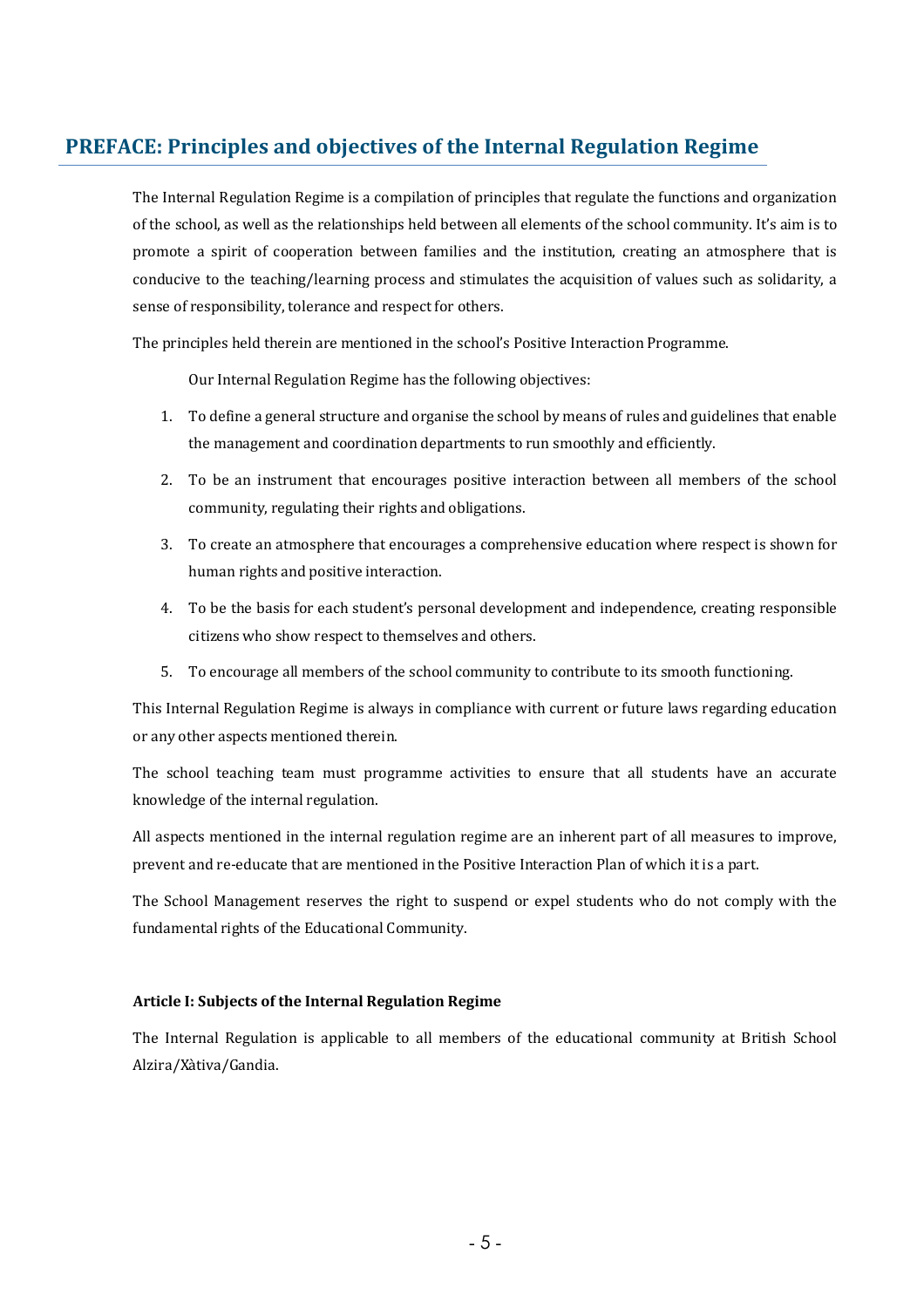#### **SECTION I: GENERAL CRITERIA FOR REGULATION OF EDUCATIONAL ACTIVITIES**

### *Article II*: Compulsory compliance with legal regulations during the performance of educational **activities**

All educational activities that are carried out at the centre are subject to current legislation, including instructions issued by the School Administration at the start of the year. The education provided by the school is regulated by inspections from the National Association of British Schools in Spain and authorised through the British Council under royal decree.

#### **SECTION I. A: GENERAL CRITERIA FOR REGULATION OF EDUCATIONAL ACTIVITIES**

#### *Article III***: General regulation of personal elements**

Professional members of the educational community are subject to current legislation with reference to their rights, obligations, functions, etc.

Notwithstanding the above, this document has been prepared to establish more precise procedures to be followed on a personal basis within the educational community, always in compliance with current legislation. 

#### **CHAPTER I: REGULATION OF TEACHING ACTIVITIES**

#### **Article IV: General teaching roles**

The general roles of teachers are mentioned in the current legislation. However, in order to contribute to the smooth operation of the school, it has been agreed that all these roles must be carried out while upholding the following principles:

All educational tasks must be completed in a spirit of cooperation and teamwork, seeking to pull together in order to achieve the educational goals and aims of the centre.

All teaching must comply with the standards set by the school management and coordination teams, the curriculum and yearly plans that are developed.

Ongoing interim assessment and consequent decision-making are processes that are carried out by the school and its teaching team on a permanent basis.

All members of the teaching community will take care to ensure that they comply with the current educational legislation and the standards laid out in the Internal Regulation Regime, working in cooperation with the educational aims of the centre.

All members of the educational community adopt the educational principles and objectives established in the current legislation.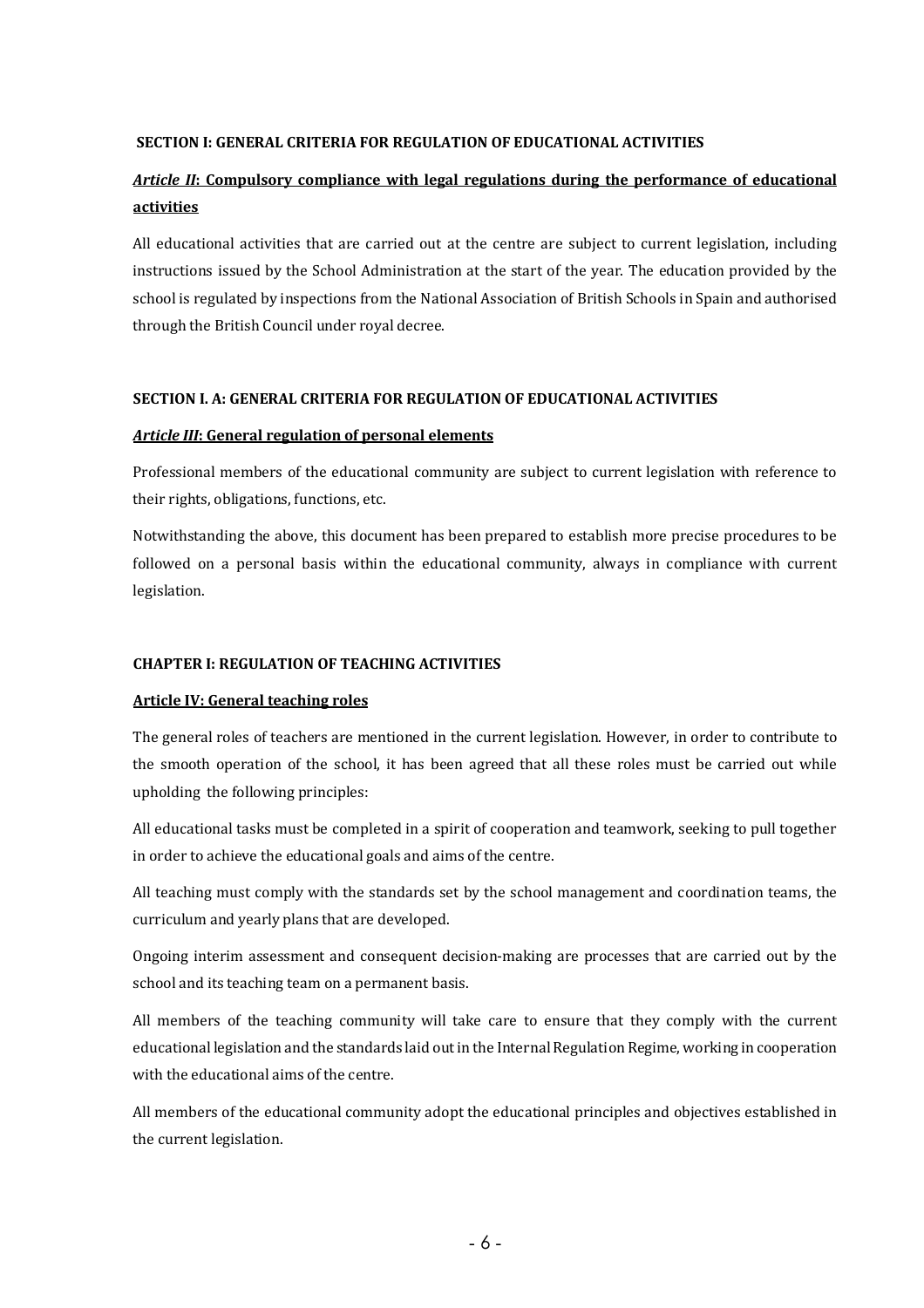#### **Article V: Responsibility of Teaching Staff When Working with Groups of Students**

All teachers must prepare a syllabus following the curricular requirements for the Key Stage they teach in. The syllabus must comply with the conditions, features and deadlines set by the Teaching Coordination Boards of each school.

All teachers must follow the school's Scheme of Work and Long Term Planning to ensure that the curricular requirements for their Key Stage are fully met. The syllabus provided by the school in Schemes of Work and Long Term Planning fully covers the requirements of the required curricula.

All teachers must cooperate with the Pedagogical Coordination Committee and contribute to cooperation among the different departments of the school if needed.

Classroom management and encouraging positive interaction during lessons is the responsibility of class teachers or a member of the Department of Educational Psychology. A behaviour policy clearly indicates the steps taken at all stages of classroom management. All members of the educational community are responsible for this in the common areas of the school. Teachers on duty will have specific roles that will be described in detail later on.

Each teacher is held responsible for developing, managing and assessing their syllabus, as well as behaviour management when pupils are under their care.

When performing their daily duties, teachers must comply with resolutions issued by the coordination team for their level, Key Stage and the Pedagogical Coordination Committee.

Within the framework of their teaching area and level of responsibility, all teachers must contribute to the smooth operation of the school in all aspects and management fields.

All teachers must contribute to good relations and cooperation with pupils and their families while respecting their confidentiality and ensuring to keep private aspects of the internal considerations and operation of the school that should not be conveyed to our student's families.

#### **Article VI: Responsibilities of Teaching Staff When On Duty Throughout the School Day**

- 1. To endeavour to ensure the smooth operation of the school.
- 2. To monitor students during the transition from one classroom to another.
- 3. To help groups of students who do not have a teacher, providing supervision and guidance where needed.

Help students who are feeling unwell or have had an accident. If necessary, an Ambulance will be called to transfer the student to the nearest Emergency Services. If needed, the School Management will be notified in order for the necessary measures to be taken.

Students who have been excluded from lessons must be sent to the corresponding Key Stage Coordinator or, in his/her absence, to a member of the School Management team.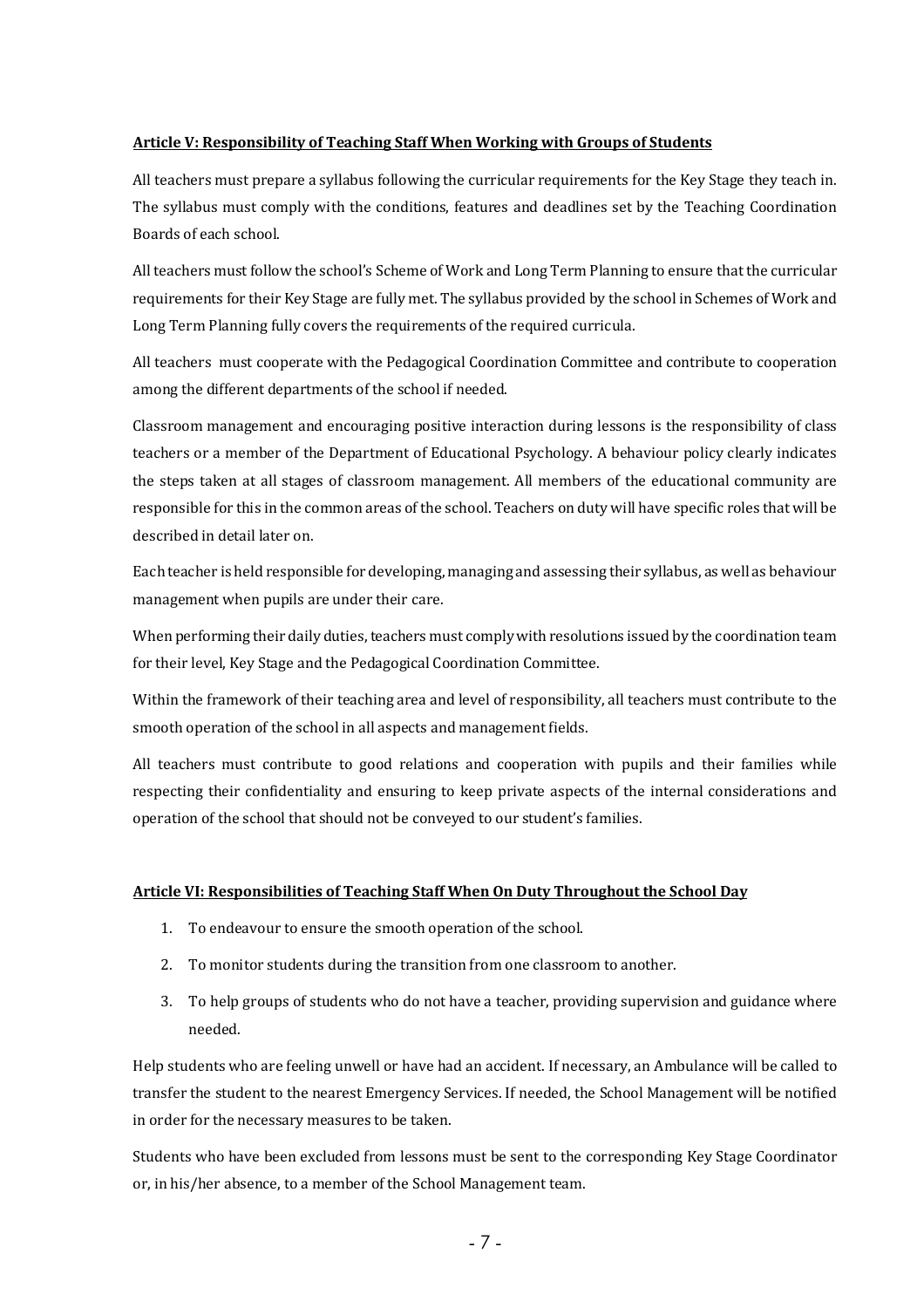#### **Article VII: Responsibilities of Teaching Staff on Duty During Break Times**

The purpose of being on duty during break times is to ensure that all students stay within the designated area, prevent any possible safety issues from arising, supervise interaction among students and resolve any small incidents that could arise during break time.

- 1. Contribute to order and smooth functioning of the schools.
- 2. Supervise the students as they enter and leave the playground area.
- 3. Monitor the playground areas and promote order and safety during recess.
- 4. Provide medical attention in the event of illness or an accident, notifying the Management if necessary.

If inclement weather means students must stay indoors, the teachers who are on duty will ensure that facilities are used in a correct manner.

During break time, teachers who are on duty will take the following positions:

One of them will stay in the building to supervise students as they leave. He/she will also ensure that they do not stay in the classroom or corridor areas. Meanwhile, the other teacher will go to the playground to supervise the students there.

Teachers on duty are active and visible and should ensure that all the children are playing safely. They make regular checks of toilets and avoid staying in any one place. If there is a problem e.g. wet floors, blocked toilet etc., they let the office know immediately. If a teacher has to leave the playground for any reason, they ensure that other teachers on duty are aware of this.

In the event of something happening to a Primary child in the care of a Secondary teacher or vice versa, the teacher concerned contacts the relevant manager, or the office staff.

#### **Article VIII: Leave permission for teaching staff**

Leave permission must be requested by means of a written form presented to the Head of school with as much notice as possible. The Coordination Team will convey the information to the Management.

Personal days can be requested one month in advance of the date by handing in a completed proforma to the General Director.

Personal days are not available adjoining to holiday or fiesta dates.

For cases of foreseeable absence, teachers must provide the Coordination Team with prepared work or activities for the students to complete in his/her absence.

All requests of absence must be approved by the school Management, therefore teachers must await confirmation before assuming the permission has been granted.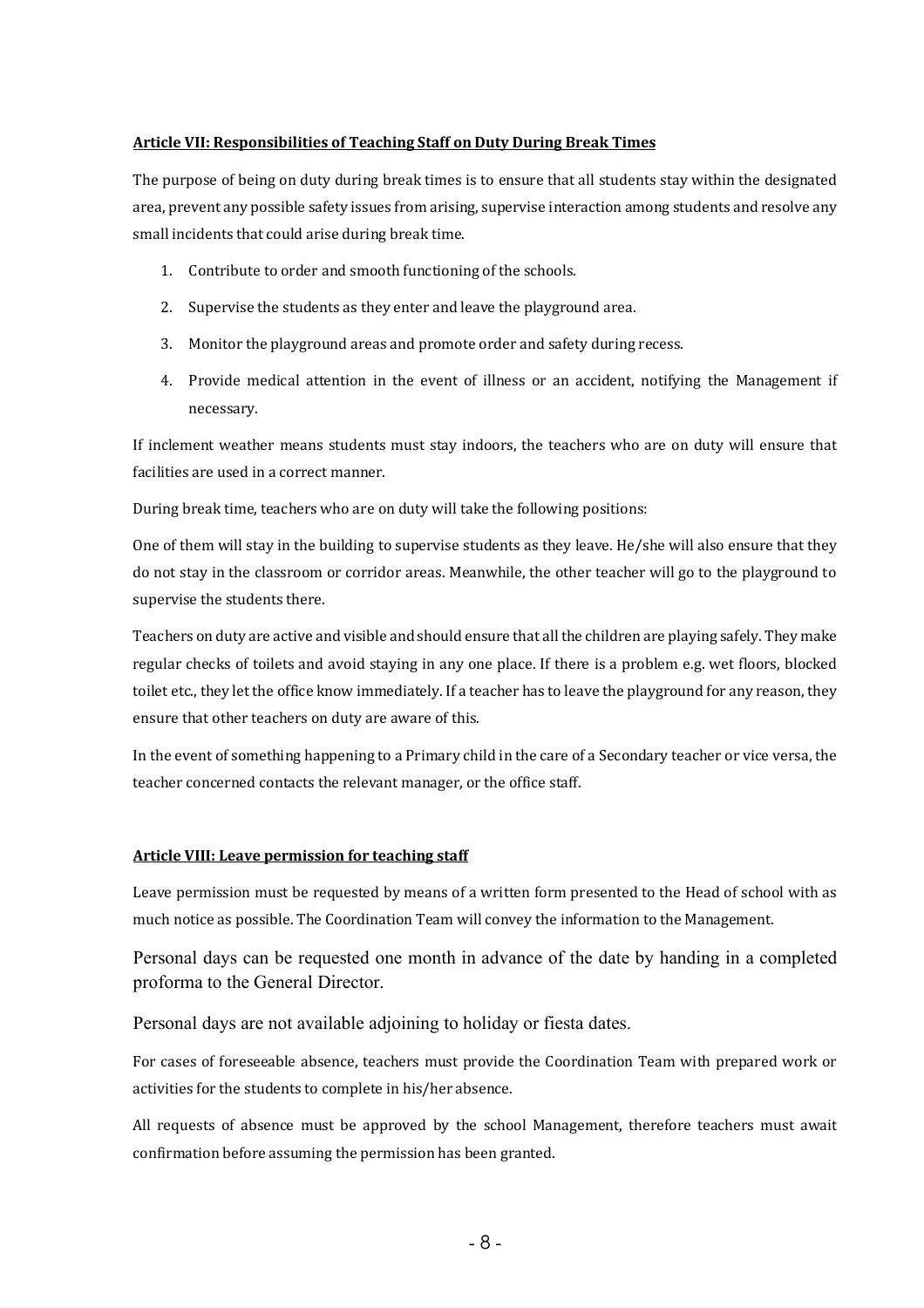#### **Article IX: Teaching staff absences**

If a teacher is absent from school, he/she must provide proof such as a doctor's note, both for lesson hours missed and complimentary time such as preps.

The allegation of not being aware of a meeting is not a justifiable reason for not attending.

The Management Team will determine what documented proof is needed for sick leaves of 1 to 2 days. For sick leaves that last longer than 2 days, the corresponding doctor's note must be presented to the school. The original copy of the Doctor's note must be given to the Executive Manager's Personal Assistant on the same day the leave is granted by the Doctor.

The Coordination Team will be notified of any staff absences as soon as possible.

When the absence is not due to medical reasons, teachers must complete a form justifying their absence. These forms are available in the Staff Room and must be completed upon their return to school.

If no/insufficient documented proof is presented during the three days following the absence, the Management will provide the member of staff with a written notice to inform them that their absence is considered 'unjustifiable' and the current legislation will be applied.

## **CHAPTER II: REGULATION OF ACTIVITIES PERFORMED BY THE SCHOOL MANAGEMENT AND COORDINATION TEAMS**

#### *Article X***: Performance guidelines**

Current legislation is the main body of guidelines and instructions to be followed by all members of the educational community, including the Management and Coordination teams.

All departments must prepare an annual work plan at the beginning of each year. This program must comply with the requirements contained in the Syllabus of their level or Key Stage. The work plan must comply with all guidelines including conditions, features and dates that are agreed on by the Coordination Team.

Each department is responsible for the correct development, supervision and assessment of their annual work plan. They are also in charge of revising it regularly.

To the furthest extent possible, all members of the Management and Coordination teams must cooperate in order to ensure the smooth operation of the schools in all areas.

In Primary under the British Curriculum:

Planning in British School Alzira/Xativa/Gandia is based on the current (2014) National Curriculum orders from the United Kingdom. This is supplemented by the previous non-statutory strategies for literacy and numeracy.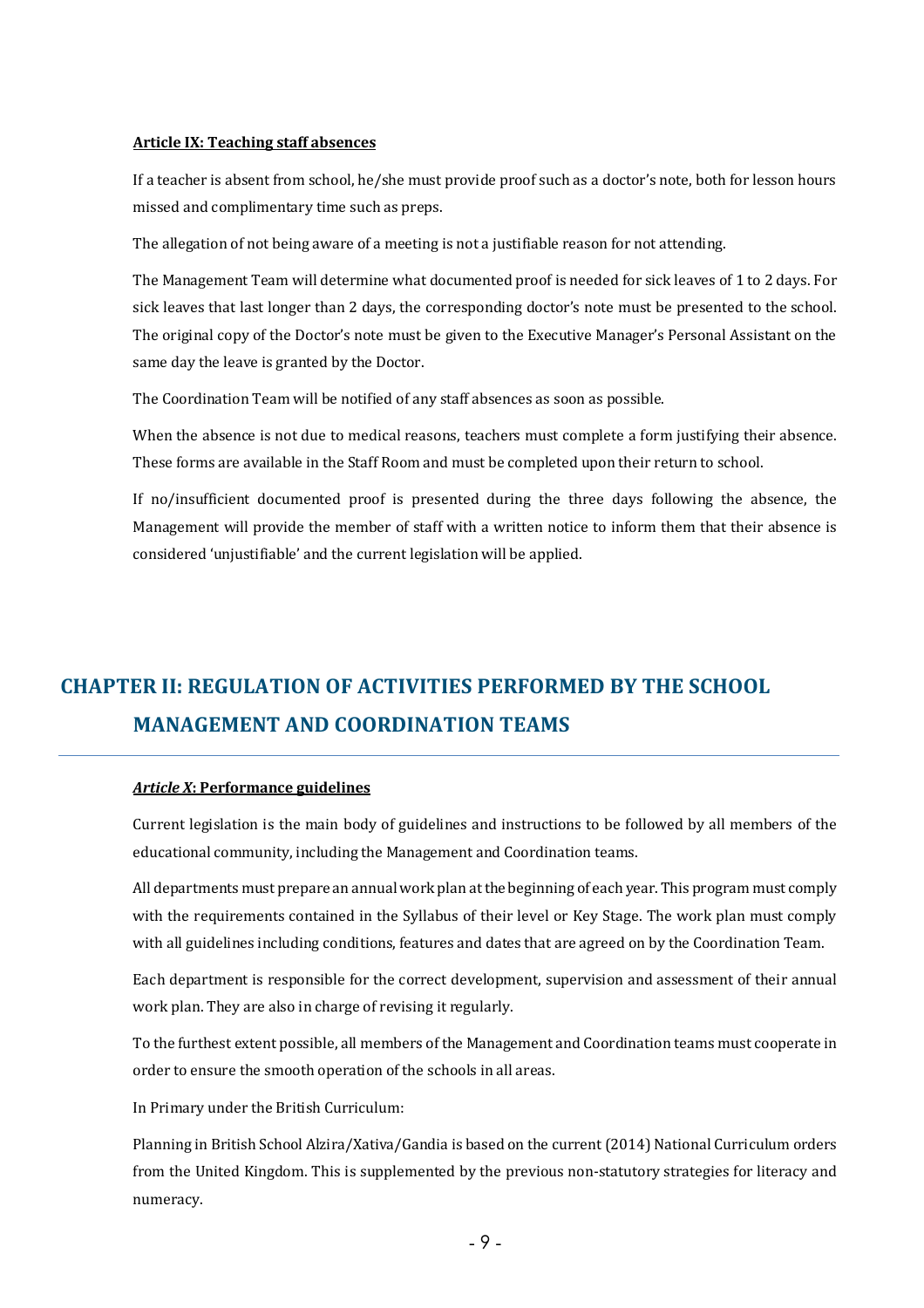Planning at British School Alzira/Xativa/Gandia for primary year groups is separated into three stages:

#### 1. Long term planning

The long term planning for each subject and year group allows for progression through the primary school. Changes to this long term plan may be suggested by teaching staff but should not be actioned until they have been agreed by the Senior Management Team. The long term planning is shared with the directors of the school and is available to parents on request. Aspects of the long term planning inform the objective booklet that parents are given at the start of each academic year.

#### 2. Medium term planning

Medium term plans are produced by year group teams at the start of each term. The medium term plan provides an overview for a school term and contains the objectives for each curriculum subject.

#### 3. Short term planning

Short term planning is on a week/day level and includes the objectives for the specific lesson being taught. It also specifies the grouping and any differentiation that will take place within the lesson. The short term planning should be sufficient for another member of staff to follow if necessary. It should be clearly accessible within the classroom and necessary resources should be indicated in the planning.

For secondary year groups planning is in line with the published Schemes of Work for each subject which fully meet the needs of the British National Curriculum and examination specifications.

#### C19

As part of our work to create a COVID-secure environment, all planning is digital. Teachers should not create hard copies of any planning.

Planning at British School Alzira/Xativa/Gandia always includes:

- Objectives being taught
- $\bullet$  Details of activities that will be used to deliver the objectives
- Dates, including a clear indication of which lessons have already been covered
- Assessment opportunities
- Differentiation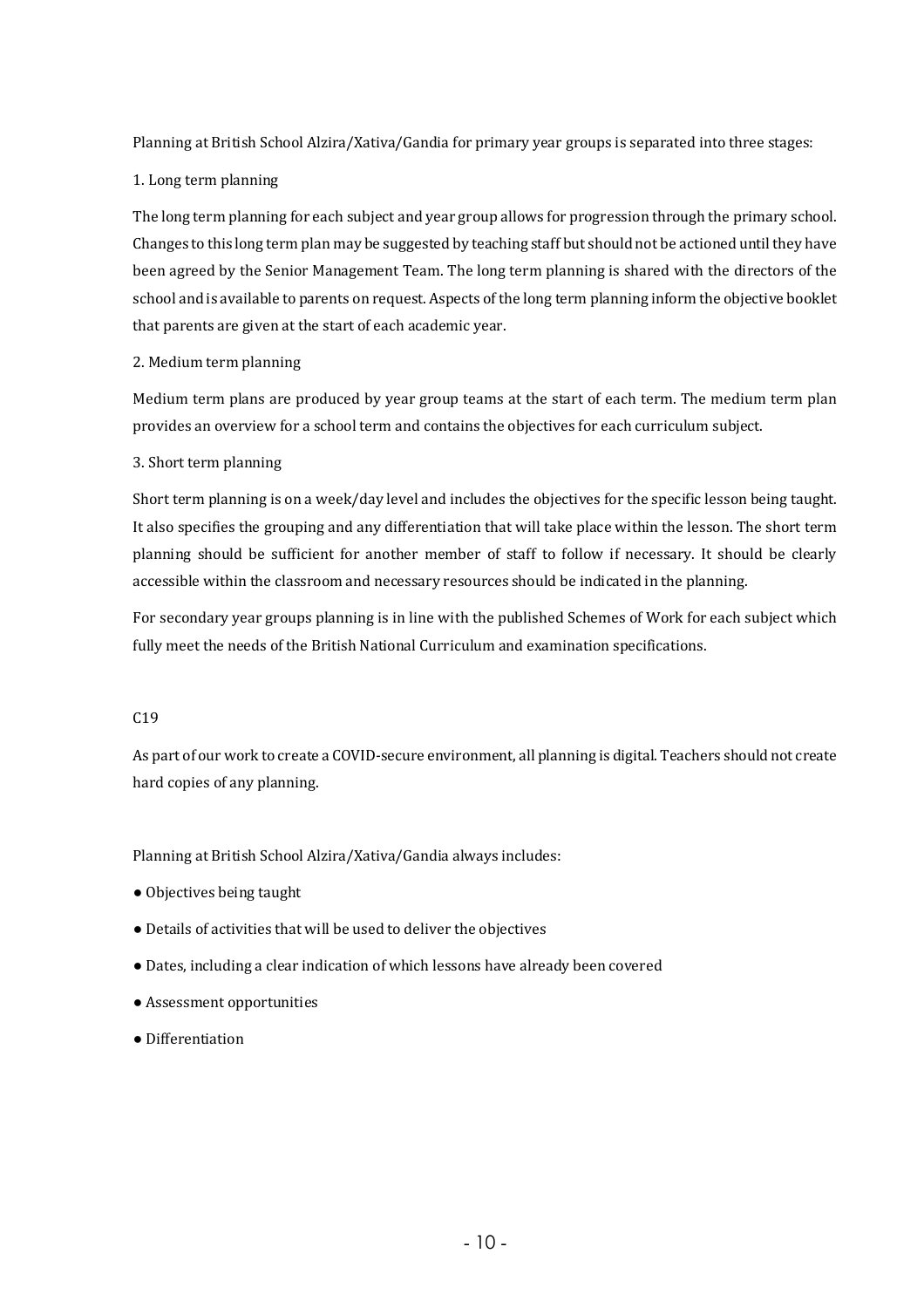Planning files in Foundation Stage should include the following:

- Class list
- Long term planning (A year plan indicating what topics will be covered by subject in each term)
- Medium term planning (Topic plans)
- Short term planning including daily literacy and numeracy planning

The Senior Management Team will review planning on a termly basis.

Planning files in Key Stage 1 and 2 should include the following:

- Class list
- Any groupings used for literacy/numeracy
- Long term planning (A year plan indicating what topics will be covered by subject in each term)
- Medium term planning (Topic plans relevant to each term)
- Short term planning (Weekly planning)
- Weekly literacy and numeracy planning

When is planning published?

Long term planning is published at the start of the school year. It provides an overview of the full year.

Medium term planning is published prior to the block of work starting.

Weekly planning is published no later than the Friday preceding the relevant week.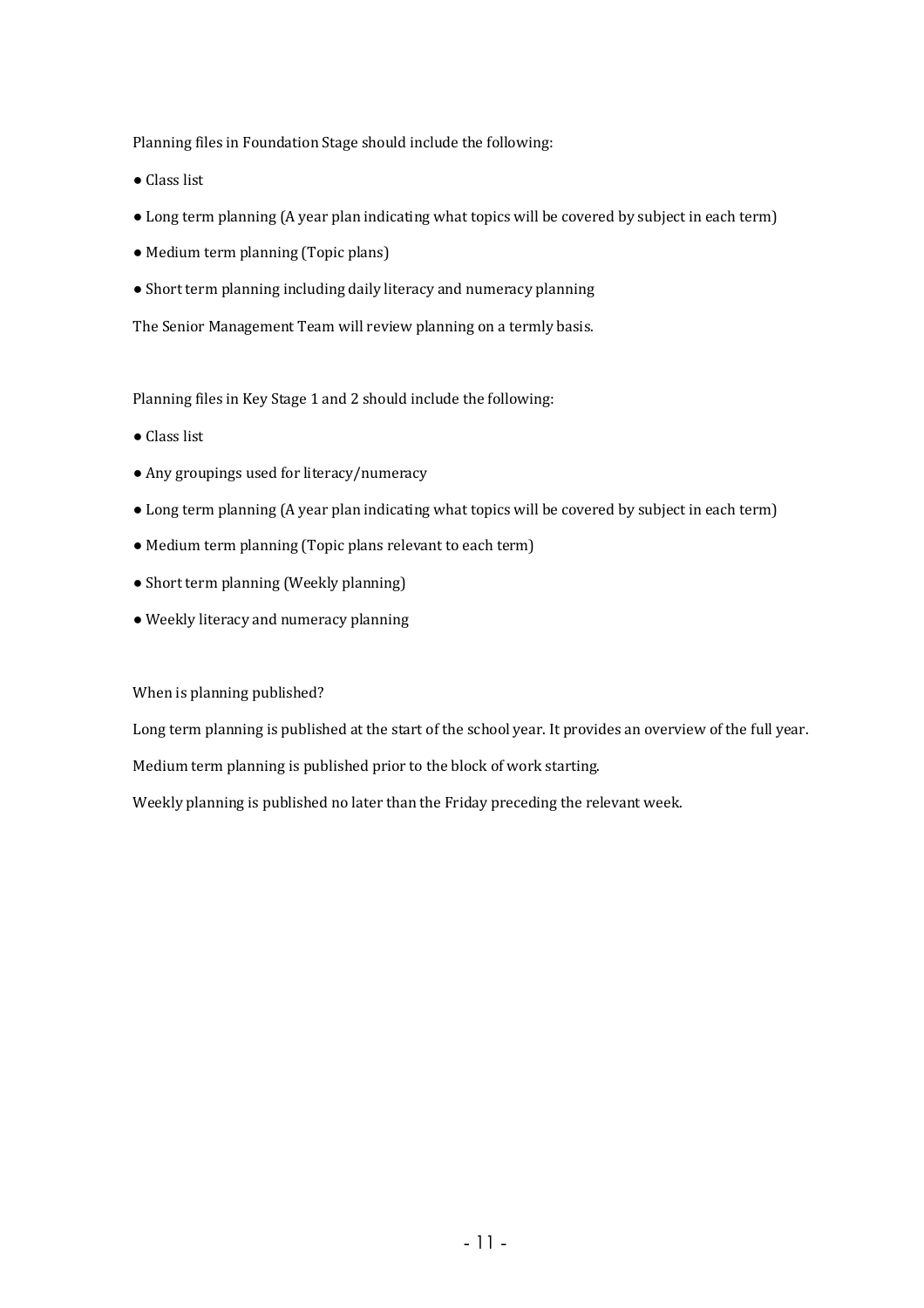### **CHAPTER III: REGULATION FOR STUDENTS**

#### **Article XI: General Rules for Students**

As members of the educational community, all students are obliged to contribute to the smooth operation of the school.

The school has a statement of intention for students and staff:

- Ready
- Respectful
- Safe

All school rules and processes link to this core commitment.

They Students can do so contribute to this smooth operation by committing to:

They can do so by committing to:

- 1. Show a responsible attitude when completing class assignments or revising, as well as working to the best of their personal ability to improve their learning and curricular knowledge.
- 2. Show the utmost respect to each and every member of the school community, including their job, rights and relationships.
- 3. Treat all facilities and materials with respect, whether they belong to the school or another member of the school community. This applies to indoor and outdoor facilities. They must follow guidelines given by their teachers at all times when using school equipment.
- 4. Show a respectful and cooperative attitude towards the principles and educational objectives that are set out in the documents that regulate the school community.
- 5. Participate in a responsible and respectful way in the management and organisation of school rules.
- 6. Contribute to the respect for human rights through their attitude and level of effort. Encourage social interaction with all members of the school community.
- 7. Respect the consciences, social circumstances and convictions of all other members of the school community, as well as their right to dignity, privacy and integrity.
- 8. Comply with the compulsory school uniform and not wear other items that replace it. This includes school material available for purchase in the uniform shop (only Sixth Form students can use secular school bags). All school uniform items must be labelled with the student's name and surname in order to prevent losses. Skirts must not be worn above the knees, shirts must be tucked in their trousers/skirt, trainers and school shoes must be purchased from the school uniform shop. Failing this, they must be plain white/black, respectively.
- 9. Students must wear appropriate hairstyles (extravagant dyes or hairstyles such as mohawks, etc... are not allowed), tattoos, piercings and the use of make up are not allowed.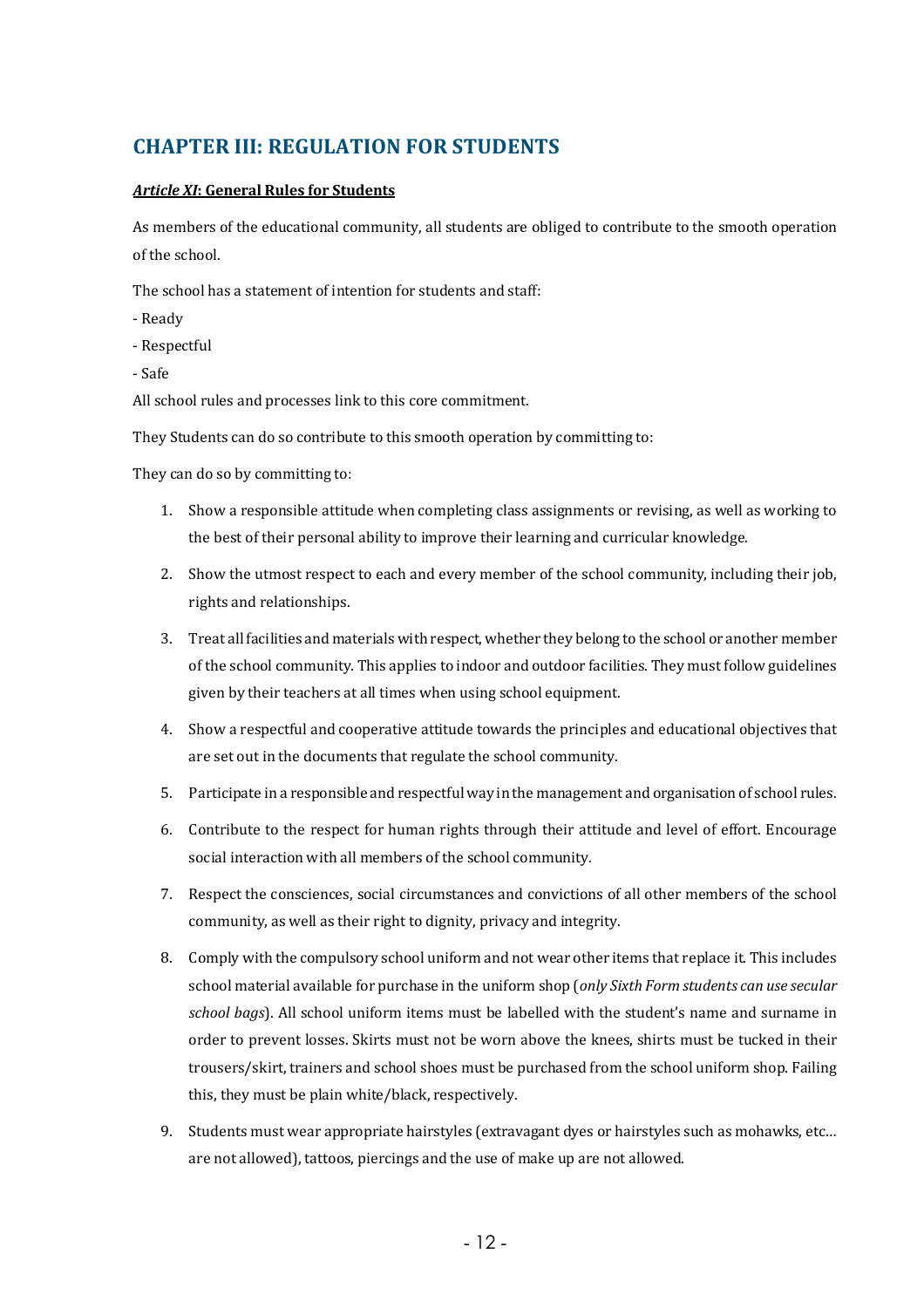The School Management Team will develop a behaviour management plan that includes conduct that must be avoided, corrected, and in some cases sanctioned. This enables the school to adapt to the different circumstances and varying needs that arise during each school year.

#### **Covid-19 protocols**

All staff and students are required to follow the school protocols for Covid-19 security which are published separately and subject to amendment following local health guidance.

### **CHAPTER IV: REGULATION OF PARENT-SCHOOL INTERACTION**

#### Article XII: Guidelines to ensure healthy interaction between students' families and the school.

The annual work plan prepared by the Coordination Team at the beginning of each school year will include guidelines, activities, infrastructures and materials to ensure correct parent-school interaction.

The school must respect the parents' rights to be informed of their child's educational projects as well as any relevant educational aspects or agreements reached by the Management Team. In line with this, they will be invited to meet with their child's class tutor at regular intervals.

All teachers must exercise extreme care during their interaction with parents, ensuring they are informed of all relevant academic and/or behavioural incidents that arise.

Families are obliged to support their child's teacher and cooperate with the learning processes that are lead by the school. In the case of conduct that is considered to be a threat to any component of the School, or which seriously damages the image of the School or actions that are considered to be aimed at damaging the prestige of the School, the Management may decide and communicate the non-continuation of the educational service in the School where the pupil has been enrolled.

The Home-School Interaction Improvement Plan establishes specific procedures as to how to improve this relationship and promote a spirit of cooperation with students' families. (Escuela de padres).

During meetings held with parents at the school, a report must be written of what is discussed, after which it must be signed by all who are present. This can be a digital report and a digital signature.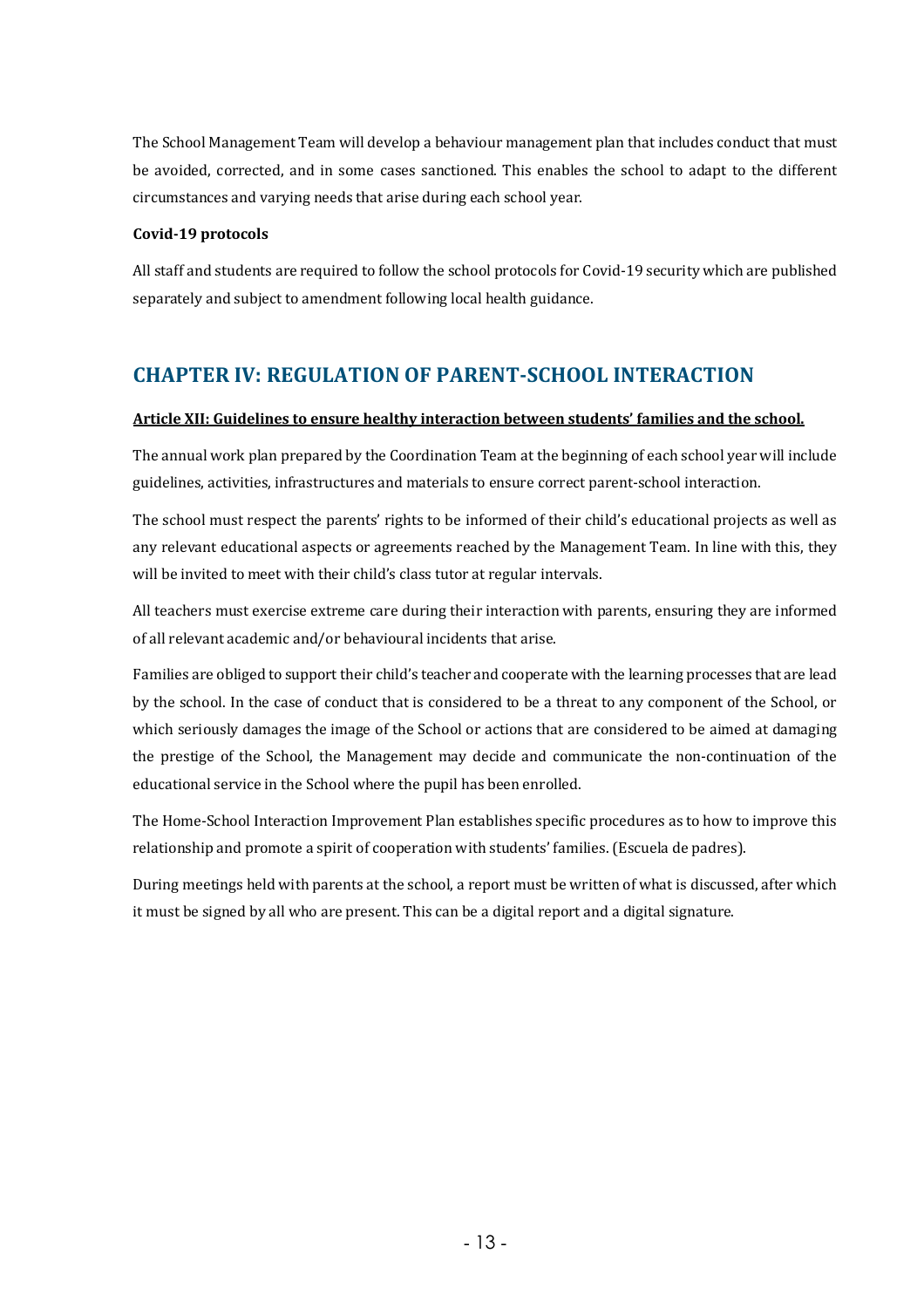#### **Article XIII: Arrival and departure from school**

Students at British School Alzira-Xàtiva-Gandia are obliged to stay inside the school premises during school hours. 

In the event that a pupil needs to leave the Centre with family authorisation, at least one of the parents and/or an adult with parental authorisation must come and collect the pupil, stating their name, surname and ID card number, and the pupil may only leave when this adult is able to accompany him/her.

Use of classrooms is determined by the lesson timetable approved by the Management Team.

When entering or leaving classrooms, students must obey the following rules:

- 1. Move from one classroom to another in the most diligent way possible, without blocking the corridors or causing unnecessary noise.
- 2. Refrain from entering any classroom before the teacher is there to open the door and grant access to students.
- 3. BSA, BSX and BSG open at 9:00 a.m. (with the exception of those offering a breakfast club service), therefore pupils who do not use the school bus service can arrive from that time onwards. The main drive to access the school cannot be used from 9:15 a.m. onwards (in British School Alzira) in order to leave space for the school buses to enter and prevent traffic jams. School buses leave the centre at 5:00 p.m. (applicable to all three schools) and students who use car transport can leave from 5:15 onwards, with the exception of specific situations in which the school buses will always have preference over the rest of vehicles.
- 4. If pupils who use the school bus do not have lessons during the first or last period of the day, they will be given a quiet place to carry out supervised revision.

#### Article XIV: Behaviour in the school corridors

Students are not allowed to stay in school corridors, outside classrooms and/or in the school dining room during lessons.

They cannot stay in the school corridors during break times.

Students cannot be expelled from class and left in the corridors unsupervised. If a teacher needs to expel a student from class due to behaviour that could be harmful to other students in the class, he/she must be sent to the Coordination or Management offices.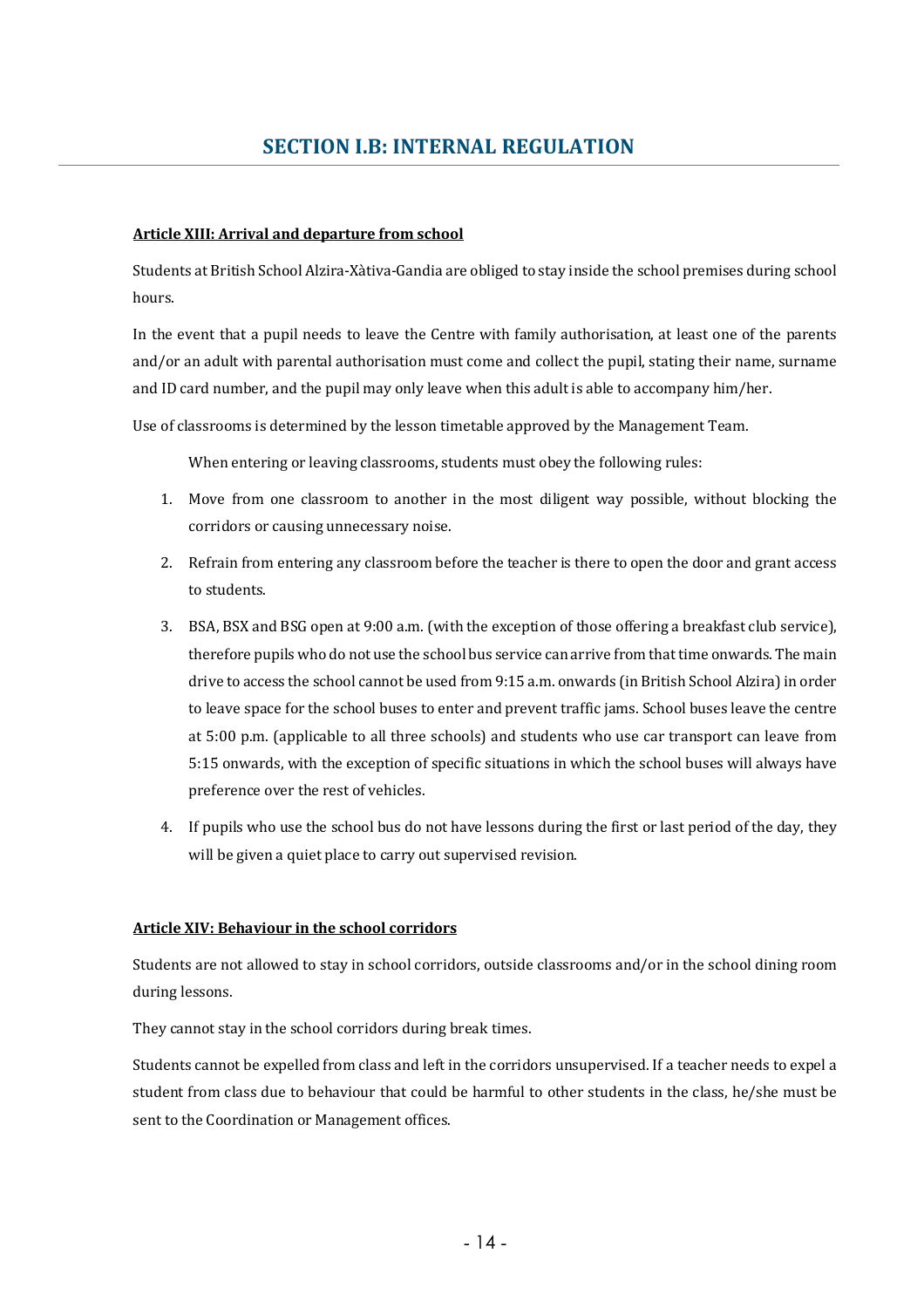#### **Article XV: Playground rules**

Pupils must behave in accordance with the following playground rules:

- 1. Take care of the grounds, equipment and maintain the cleanliness of the playground area.
- 2. Use the playground areas for the right purpose: to chat without shouting, to play in the sports areas, have a walk, etc.
- 3. Refrain from any activities that could cause damage to other people, objects or belongings, as well as activities that are against the educational spirit that should characterize everything done at the school.
- 4. Do not invite people into the school.
- 5. Respect teachers on duty and comply with their instructions.
- 6. Respect areas that are reserved for games and gardens that are reserved for other purposes.
- 7. Respect turns to use the sports facilities (football pitch, basketball or tennis courts...), sticking to the list prepared by the coordination team at the start of the year.
- 8. At no time are students permitted to leave designated play areas. Fields, mountains and countryside surrounding schools are clearly out of bounds.

#### **Article XVI: Classroom access rules**

Students are not allowed to stay in classrooms unsupervised during break time.

Before leaving the classroom for break time, teachers must ensure they close the classroom door and turn off the lights/fans/air conditioning and/or close windows if the heating is on.

The lesson times are set by teachers, the school bell is just a reminder for teachers and students, not an indication that they must tidy up and leave the classroom.

Students must be punctual in their arrival for lessons and commence their learning activities diligently.

When going from one classroom to the next, students must walk in an orderly, swift and silent fashion in order to avoid disturbing other lessons that are in progress.

#### **Article XVII: Order and Cleanliness in the classroom**

Teachers are in charge of ensuring that the classroom is left clean and tidy after each lesson and checking that the furniture is left in the correct position to be used by the next class.

Regardless of how the classroom furniture is organised, there should be a divisory corridor between the rows or groups of desks, leaving sufficient space for a person to walk through.

Each classroom should have a notice displaying the groups and teachers that use it at different times.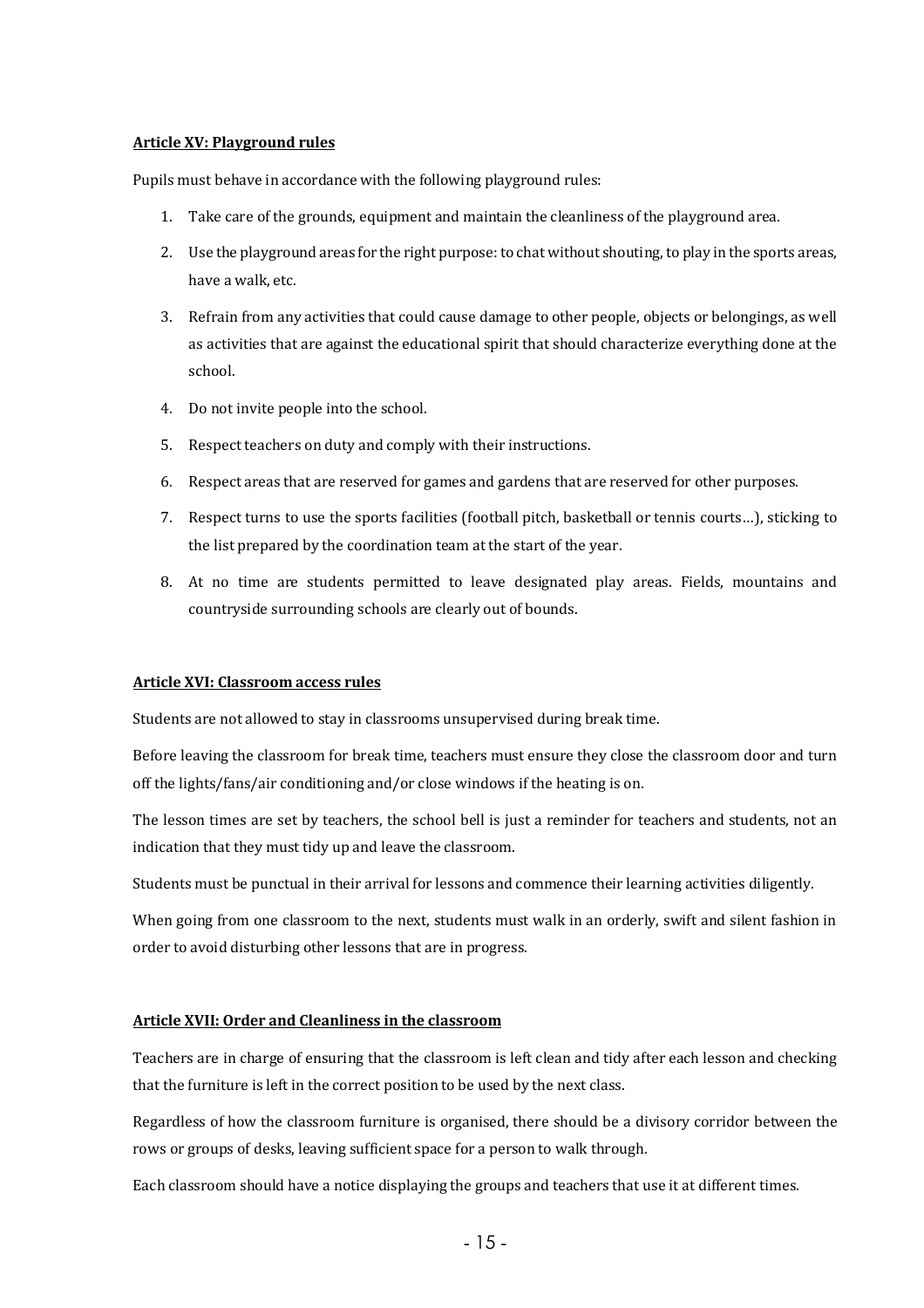Students cannot stay in a classroom without the supervision of a teacher.

If a teacher has to leave the classroom during a lesson, he/she will ask for a teacher on duty to cover him/her. 

At the start of break time and the end of the school day, teachers will wait for all students to leave the classroom before ensuring the door is left closed.

#### **Article XVIII: Use of school facilities and materials**

When using school facilities and materials, students are subject to instructions provided by the Management. 

In the absence of specific instructions being provided, students are subject to instructions that would be approved by the Management for that particular aspect.

Whenever there are no specific instructions provided, students should uphold good hygiene, treat things with care and use different areas of the school and everything they contain in a correct manner.

The Manager may appoint a person in charge of management and maintenance of school materials and other resources belonging to the school.

During school hours, students are not allowed to use their mobile phones, MP3 players or any other electronic devices or objects that could affect his/her performance or that of his/her classmates. Students who choose to bring these elements to school do so at their own risk in terms of damage, loss or theft.

During school hours use of the iPad for learning is controlled by the class teacher. Students should employ their iPads only when instructed by the teacher and following the school iPad policy. See Appendix F - iPad Policy.

All students must come to school wearing school uniform, dressed in a neat and tidy way. They must pay attention to personal hygiene and ensure that their dress and grooming is not offensive to others.

Exemplary behaviour is a standard across all three schools as it encourages an atmosphere of respect and a healthy learning environment.

Facilities that are intended for a specific use must be used for that purpose and not used for other finalities.

#### **Article XIX: Toilet rules**

Except in cases of emergency, students can only use the toilets during break times. Students are not allowed to go to the toilet during lessons unless they have been given express permission by their teacher (teachers must avoid this as much as possible in order to prevent interruptions and/or incidents in the school corridor). 

The Key Stage coordinators will designate which toilets can be used during break times.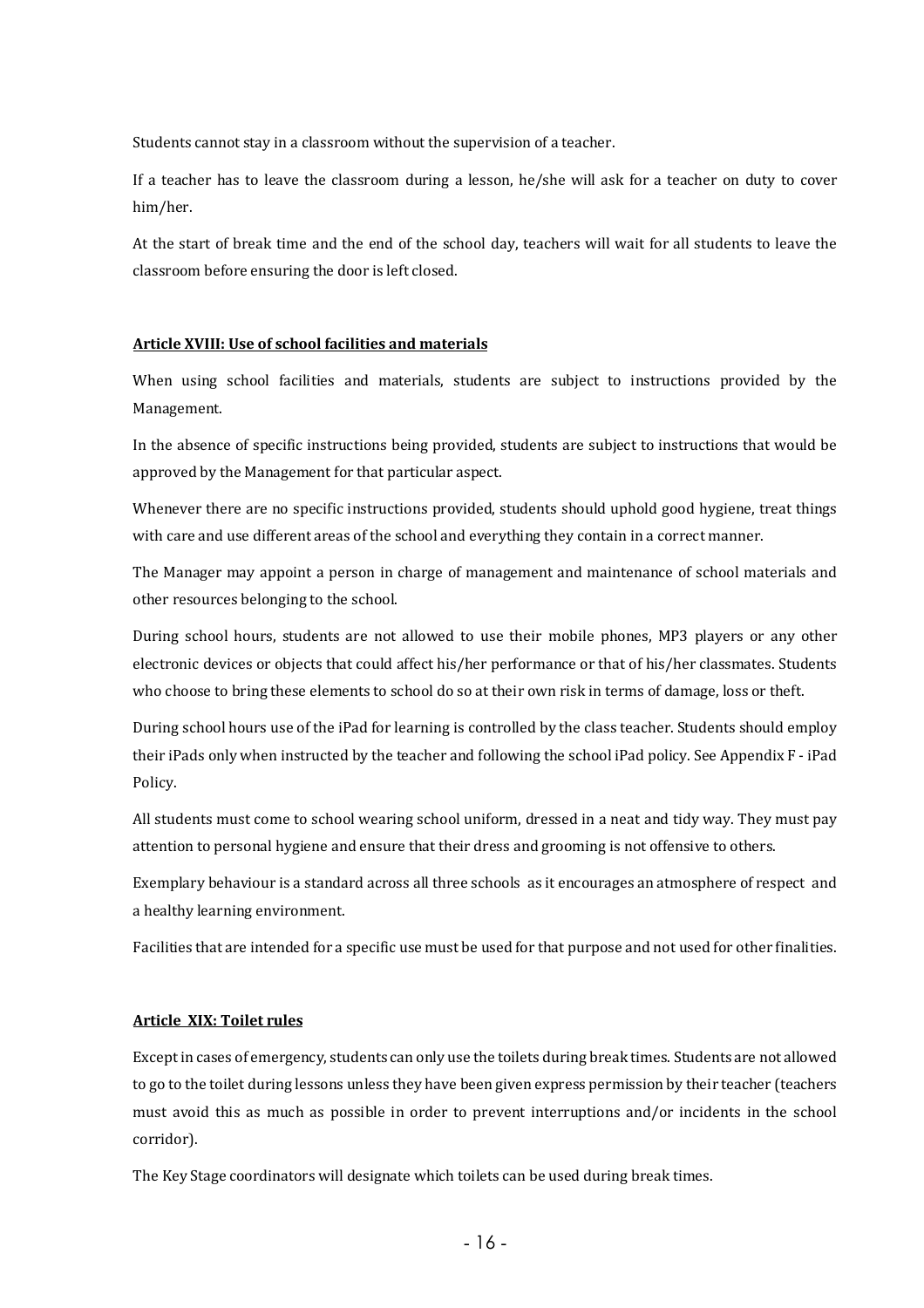#### Article XX: Rules for students using the photocopier.

Students can ask to use the photocopiers in the school admin offices for personal use at a price stipulated by the Management.

Students must always be authorised by their teachers or Key Stage Coordinator in order to use the photocopier. 

#### Article XXI: Use of the school dining hall.

Students must go to the school dining hall at the designated time. It is completely forbidden to skip lunch under any circumstance.

In the school dining hall, students must adhere to the general rules of hygiene, silence, taking turns, taking care of facilities and school objects.

#### **Article XXII: Rules school library**

#### **A. School library rules:**

- 1. Users of the school library avoid making noise and show respect at all times.
- 2. No food or drinks are allowed in the library.
- 3. In Secondary and Sixth Form, computers/iPads must be used exclusively for academic purposes (questions, projects,...).
- 4. Permission must be requested from a teacher or Key Stage Coordinator before using a computer or iPad.

#### **B. Functions and tasks of the teacher librarian:**

- 1. Monitor book lending system.
- 2. Manage the computer system.
- 3. Periodically report to the Management Team regarding the use of the library.
- 4. Maintain and preserve the book registry system.
- 5. Catalogue materials and resources.
- 6. Organise resources that are returned by users.
- 7. Maintain the environment of the library including keeping the area clean and tidy and preparing suitable display materials, ensuring that the library is an attractive and functional environment.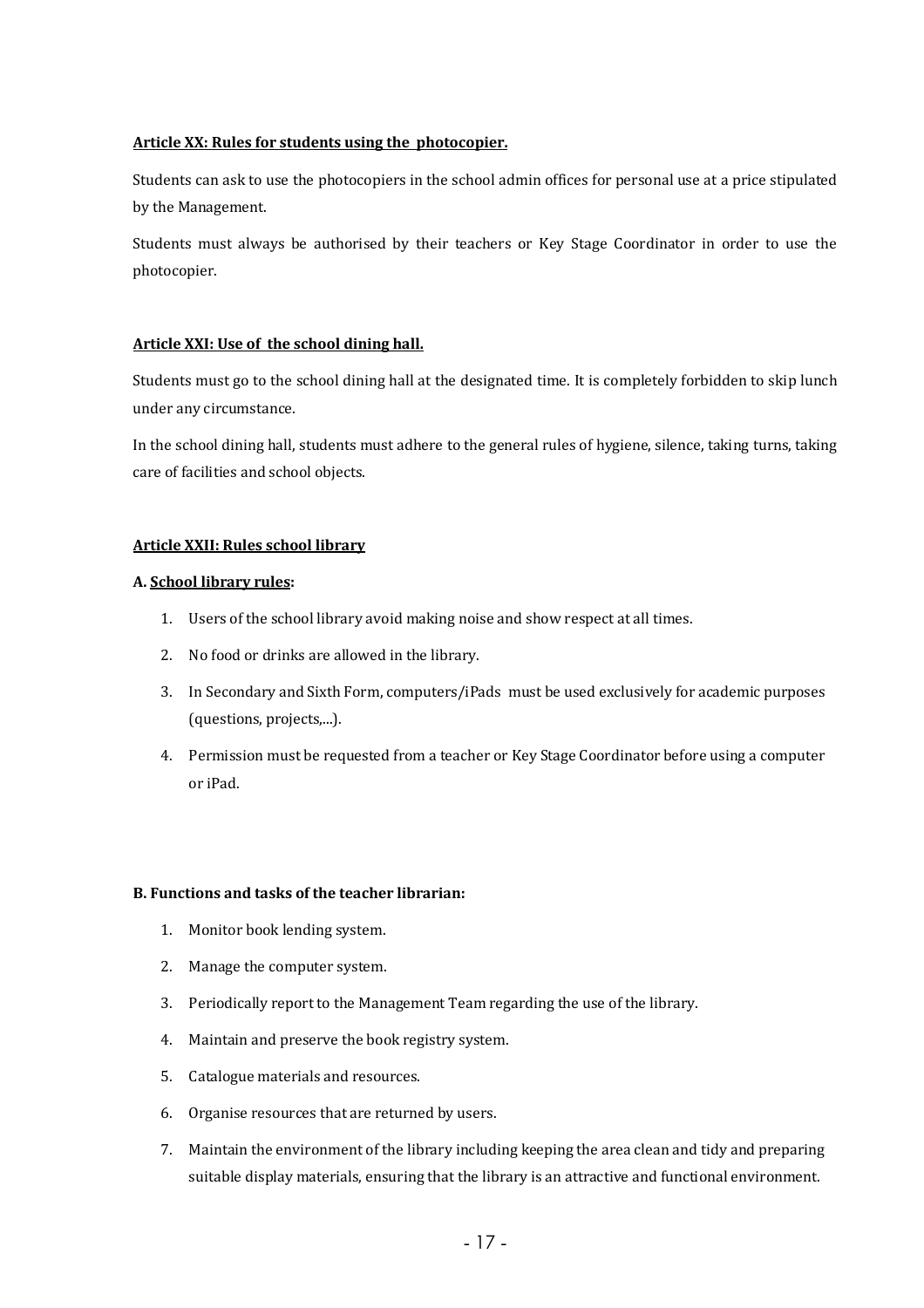#### **C.** Sanctions for improper use of the library service:

- 1. The stay in the library is equivalent to a stay in the classroom and is therefore subject to the general disciplinary regime. Any inappropriate behaviour will be subject to the corresponding disciplinary report and its consequences.
- 2. Without prejudice to what is expressed in point 1, the following behaviours in the library, among others, may be subject to a specific sanction:
	- $\circ$  Delay in returning borrowed books. This is considered a minor offence if the student returns the book immediately after being notified by the tutor, librarian, etc., and a serious offence when the delay in returning the book is prolonged, as a minimum, the student will be sanctioned with the temporary loss of the right to the loan service.
	- Failure to return borrowed books and the theft of books or any other library material will be considered a serious offence. In addition to the corresponding disciplinary report and its consequences, the offender will lose the right to use the library until he/she pays for or returns the book or material stolen.
	- $\circ$  The damage of any specific library material (books, computers, etc.) will also be considered a serious offence. In addition to the corresponding disciplinary report and its possible consequences, the offender will lose the right to use the library until the stolen book or material is paid for or returned.

#### **D.** The librarian has the following responsibilities and duties:

- 1. To be on duty at the library during the set timetable. Punctuality is essential both at the start and the end of each session. If the librarian must leave for any reason, all students must leave the library and it must be locked.
- 2. Assist users with any questions or requests for material they may have.
- 3. Ensure all users comply with the library rules. Student behaviour should be monitored the same as in the classroom in compliance with the Internal Regulation Regime.
- 4. Keep a register of books and materials that are borrowed and returned.
- 5. Ensure that materials that are to be used exclusively in the library or school do not leave the designated area of use.
- 6. Monitor the use of computers/iPads.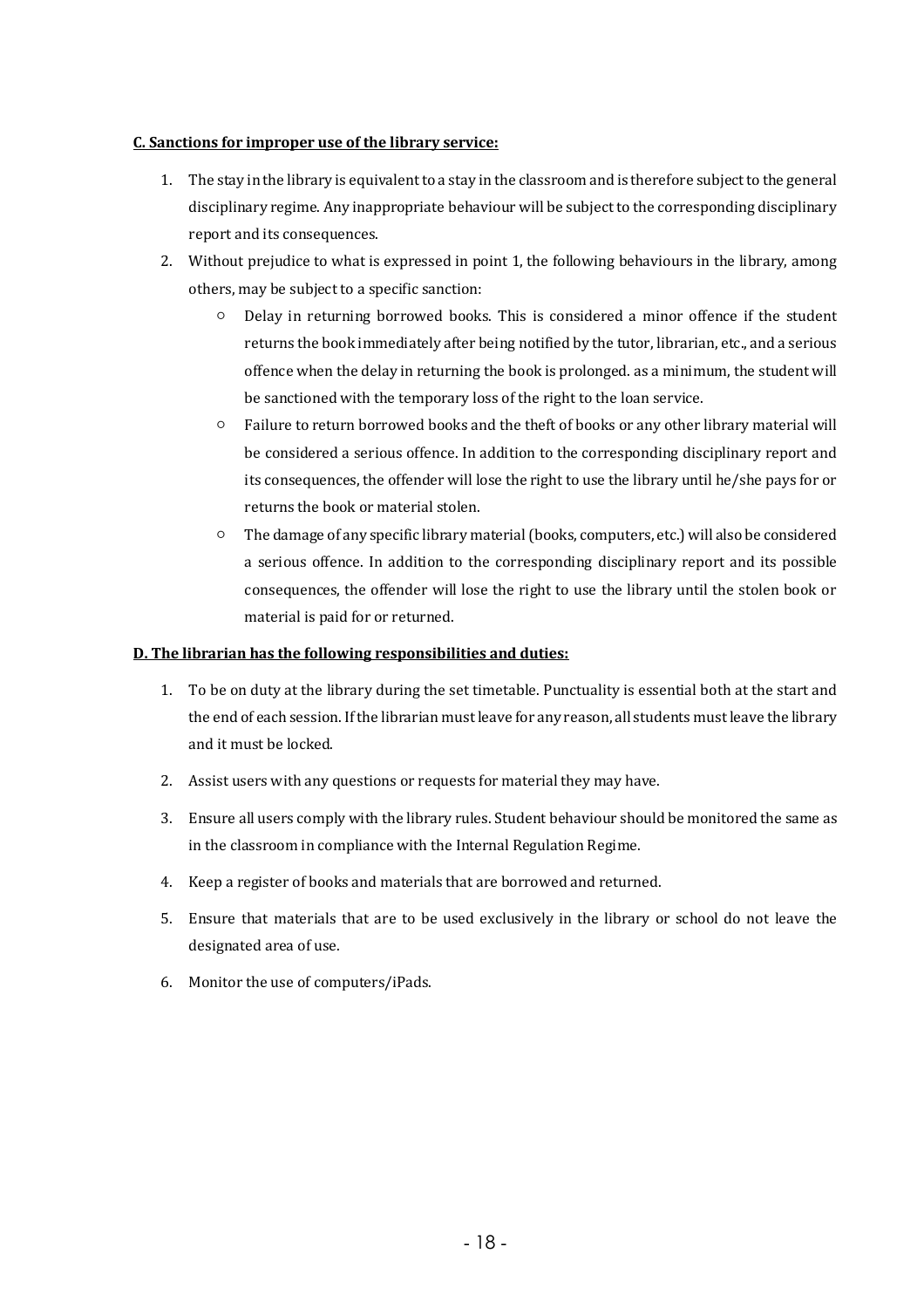#### **Article XXIII: ICT Rooms**

Students must occupy the work place assigned to them by their subject teacher, and are held responsible for the computer they use, including the hardware, software and its configuration.

Students must not delete other people's files or customise any aspect of the computer. Therefore, they may not modify screensavers, colours, desktop themes, change programme names or icons, taskbar, fonts, templates, etc. without the teacher's authorisation and, in any case, return the computer's configuration to its normal state.

When they have finished, they must switch off the computer, unless otherwise instructed by the teacher, and leave their workstation clean.

In order to avoid breakages and damage to equipment, students must not be left alone in the classroom at any time, and the teacher must not leave them there except in case of force majeure.

Teachers are not allowed to make personal use of equipment and material while the classroom is occupied.

If any users have questions regarding the use of the ICT room and materials contained therein, they must contact the Head of ICT, Antonio Fajardo.

Teachers must ensure they read and have a clear understanding of the "Rules for teachers using the ICT room" that are provided at the start of each school year, as well as the "Rules for students using the ICT room". 

#### **Article XXIV: Cleaning services**

In the school reception or secretary's office there will always be a first aid kit with sanitary material to administer first aid.

Regardless of whether a student asks a teacher to give or permit the taking of medicine, teachers are not authorised in this respect. No member of the school community is authorised to administer any type of medication to a pupil, even if the pupil asks for it. If medication is required, the pupil must go to the Secretary's Office and take their medication, which will have been previously deposited there, correctly labelled, with the dosage clearly indicated and the parents' authorisation handed in and signed.

If a pupil suffers an accident or injury while at school and within the school premises and an intervention is necessary which cannot be carried out at the school, the teacher must immediately notify the school management.

In the event of an emergency, the pupil will be taken to the nearest hospital using a school vehicle or an ambulance if the presence of a doctor is required, in which case the doctor would be in charge of handling the situation. A member of the school staff will accompany the injured person, even while medical attention is being given if needed, until the arrival of a family member who can take responsibility for him/her.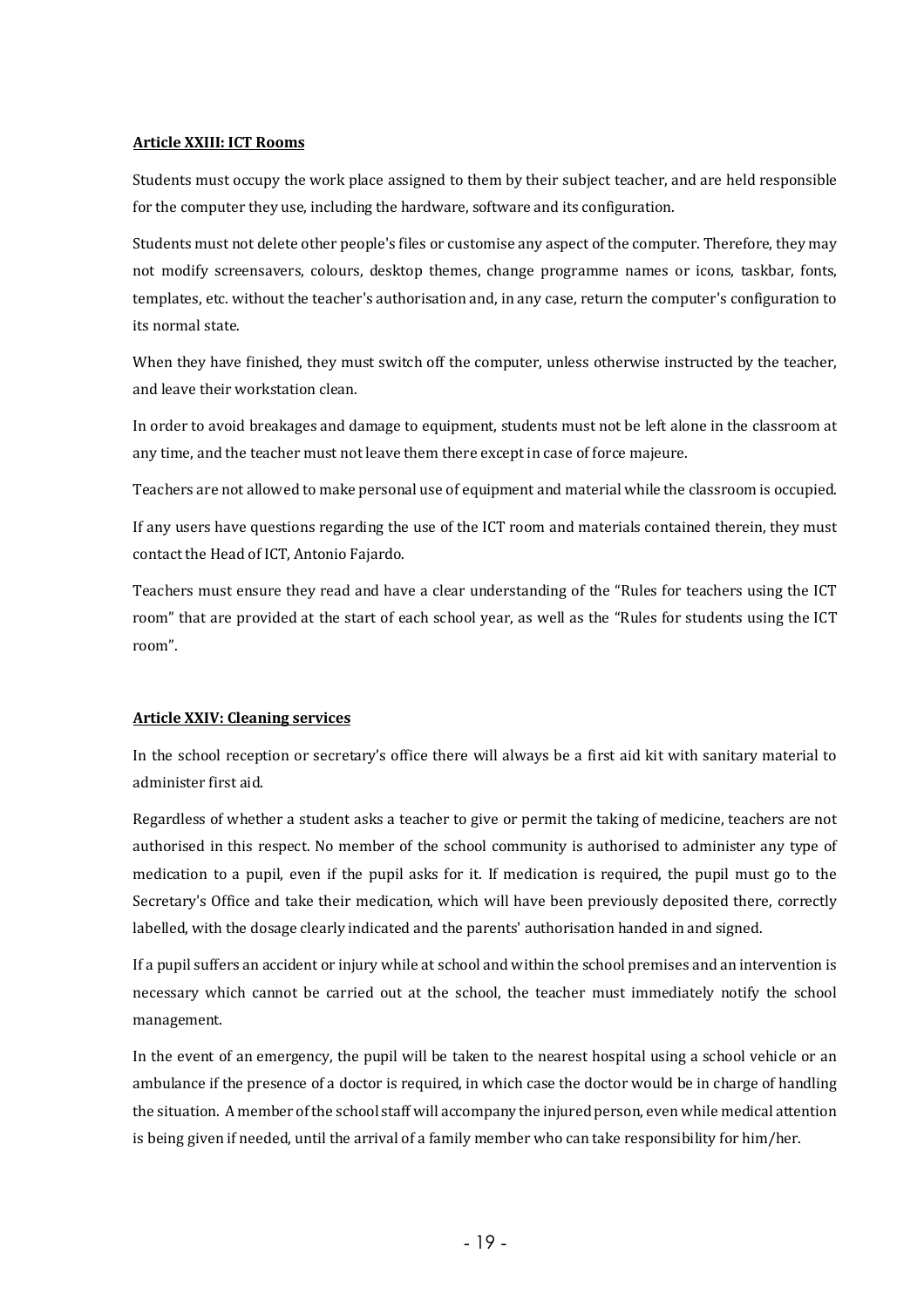#### **Article XXV: School bus rules.**

Our school buses are an extension of the school and therefore the same rules and the general system of sanctions foreseen in the Coexistence Plan are applicable to pupils using the service.

At the beginning of the school year, pupils from Pre-Nursery to Reception will have an identification card which they must always have at the disposal of the adult in charge of the bus.

The routes have a departure/arrival timetable at each stop which has been previously communicated to parents. Parents may not stop the bus at any of the stops on their route for personal reasons. Nor may they board the bus or use the service.

Any inappropriate behaviour, as established by the regulations governing the means of transport, will be sanctioned by the school, which will collaborate to maintain discipline and the proper use of the service.

The school bus service makes use of an application "TraceUs" which allows communication between the bus staff and parents as well as facilitating the tracking of the bus location.

#### **Article XXVI: Rules regarding the use of lockers.**

School lockers must be used exclusively for the storage of school material and clothing.

Locker contents are the sole responsibility of the pupil and the school cannot be held responsible for any theft or damage to lockers.

The student is responsible for keeping the locker in perfect condition and for emptying and cleaning the locker at the end of each course.

Students must allow their locker to be inspected by their class tutor or any member of the Management Team who may require it.

Students are obliged to report any incident related to their assigned locker.

#### **Article XXVII: Extracurricular activities.**

The same behaviour rules apply during extracurricular activities as those required at school; the general system of sanctions foreseen in the Coexistence Plan is applicable to the students.

#### **Article XXVIII: Pupil attendance policy**

The teachers in each of their classes, including those in higher classes, will ensure that the pupils' absences are duly recorded.

Parents should inform school by telephone or email of the details of any absence. Secretaries review the register of pupil attendance and check with parents if a child is absent without the school having been informed.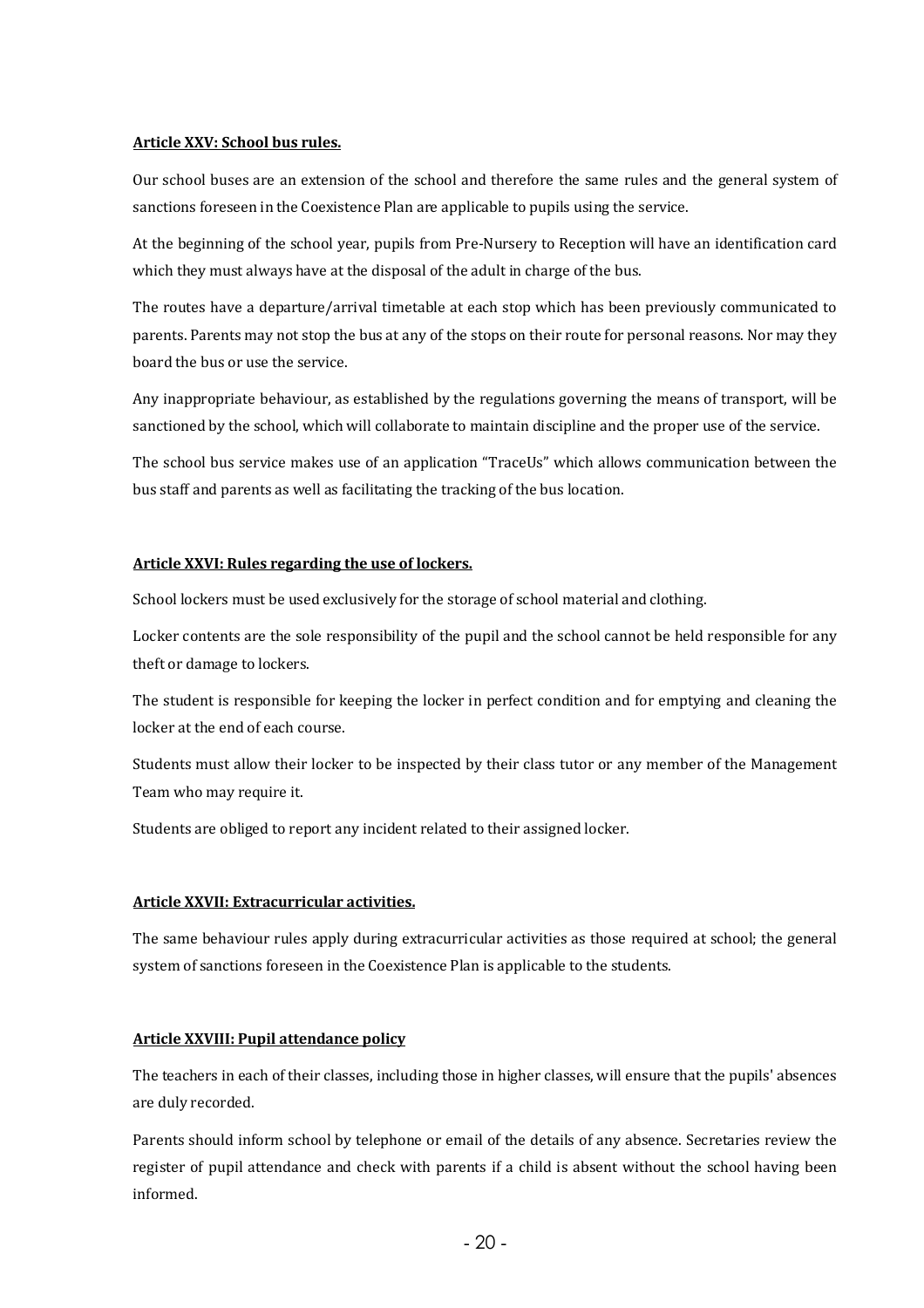#### **Article XXIX: Assessments and school reports.**

School reports are prepared by teachers using a combination of formal and ongoing assessments. The school supplies a detailed report to parents each term. If a parent or student wishes to obtain clarification for the grade awarded the school will offer a tutorial in which the assessment data that led to the grade award will be shared. The psychology department, working with the management and teaching team, are able to adapt examinations for students with specific needs. These adaptations are available in Spanish subjects throughout the school and in English curriculum subjects up until Y9.

In  $Y10/11$  students are assessed using iGCSE requirements and in  $Y12/13$  A Level requirements within the British curriculum. These examinations already cover a broad range of levels and are not, according to the examination board regulations. able to be adapted. For special arrangements to the official examinations of iGCSE and A Level the school applies on the students behalf to the examination board and is obligated to follow their instructions for any special allowance to be applied. Special arrangements cannot be applied according to examination board regulations without an official diagnosis and those arrangements are already being in place in the school's internal assessments. These details are available in a published guide from each examination board which the examination coordinator of the school is able to share with parents on request.

Students are entitled to appeal their grades as long as they do so in compliance with the law and in a justifiable manner.

In order to ensure that students exercise this right in a correct manner, teachers must: ............

In order to resolve any appeals received by students, all teachers must keep the academic documents used to set the grades.

### **SECTION II: POSITIVE INTERACTIONS WITH THE SCHOOL COMMUNITY.**

#### ArticleXXX. Student rights and obligations.

Our Centres adopt within their Internal Regulations and their Coexistence Plan all the articles of the regulations approved by the BSA/BSX/BSG School Management.

#### **Article XXXI: Student misbehaviour and consequences.**

The Coexistence Commission is empowered to interpret the regulations of the Coexistence Plan and to

proceed according to the regulations in force.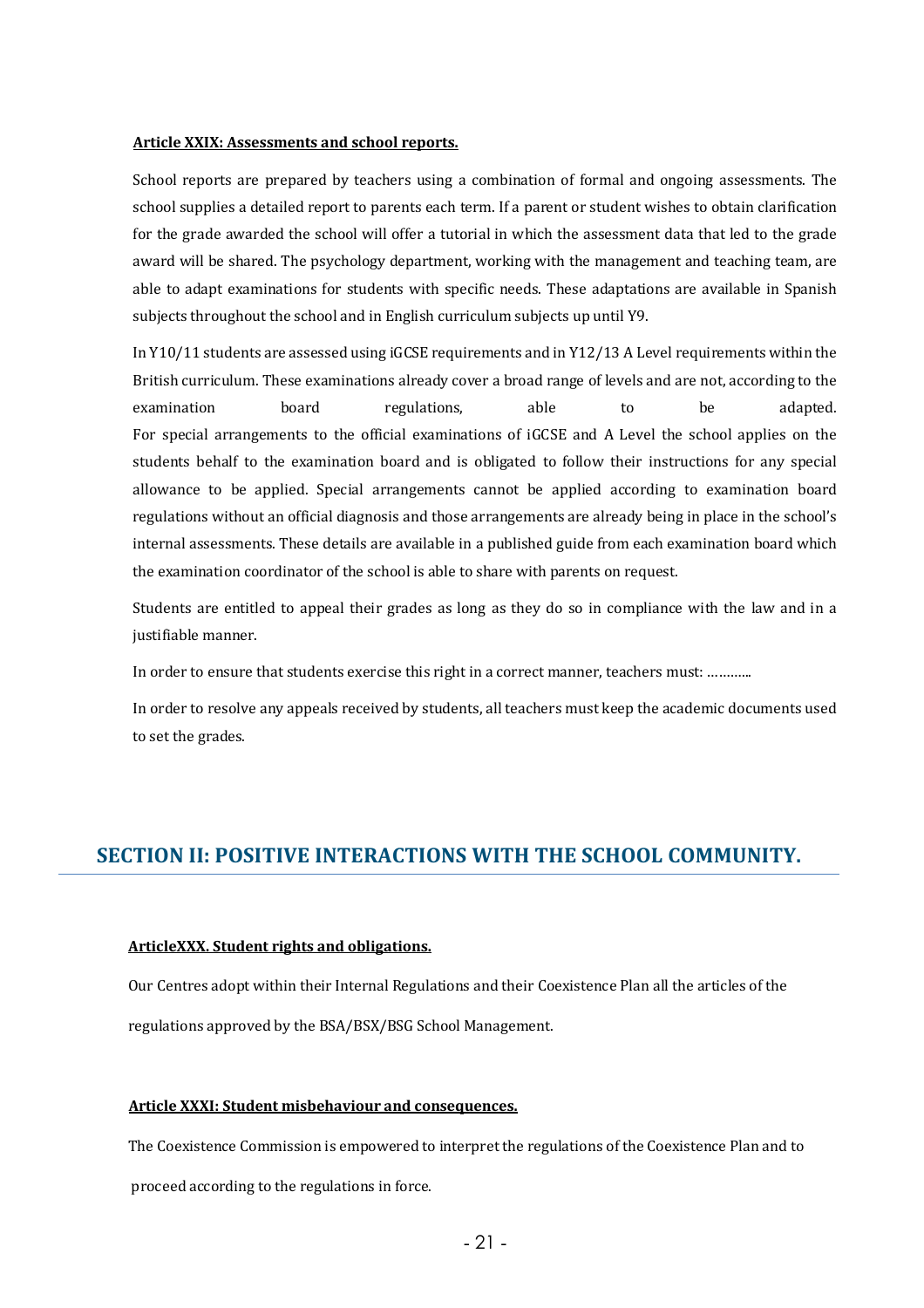#### **Article XXXII: Behaviour management procedure in cases of misbehaviour.**

If a disciplinary offence is to be recorded, the teacher and the pupil will complete and sign the corresponding Incident Report form. Sample forms can be found in the school plan.

The record of the disciplinary offence and any allegations made by the pupil must be completed in the presence of the interested parties.

If the pupil has to leave the classroom, he/she will be asked to do some work and will be sent to the office of the Cycle Coordinators or the Headmaster's Office.

The record sheets of coexistence incidents will be attached to the pupil's personal file.

The Coexistence Plan defines the types of behaviour that are contrary to the rules of coexistence of our BSA/ BSX / BSG schools and the corrective measures to be taken.

### **SECTION III: SCHOOL EVACUATION POLICY**

#### **Article XXXIII: Objectives of this policy**

The school will have plans for prevention and intervention in situations of risk that require the participation of agents outside the school.

These plans will be drawn up by a committee of teachers and approved by the BSA/BSX/BSG school management.

School management will be responsible for drawing up and periodically reviewing the plans and coordinating their development and evaluation.

### **FINAL PROVISIONS**

*FIRST:* The Coexistence Commission is empowered to oversee the application and interpretation of these Regulations with regard to pupils and families.

*SECOND:* The Coordinators of the Centres are empowered to ensure the application and interpretation of these Regulations with regard to the teaching staff and other personal elements involved in the centre.

*THIRD:* The Coexistence Commission is empowered to annually review the following Internal Regulations and to establish the appropriate modifications according to the needs of the BSA-BSX-BSG Centres.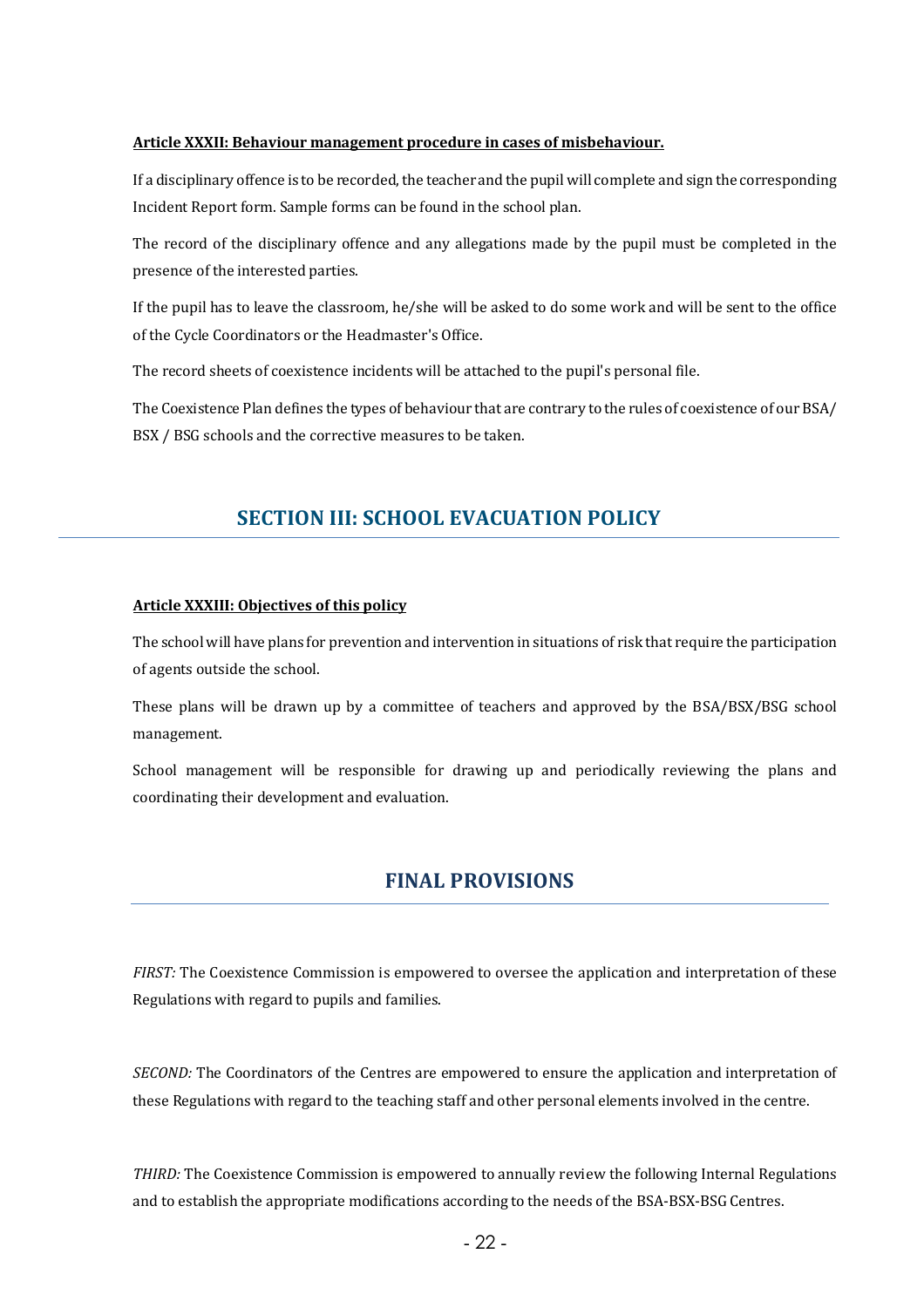### **ANNEX A**

#### Behaviour contrary to the rules of coexistence of the BSA/BSX/BSG Educational Centres.

#### **Classification**

The following are considered to be conduct contrary to the rules of coexistence of the Educational Centres:

a) Unjustified lack of punctuality.

b) Unjustified lack of attendance.

c) Acts that disrupt the normal development of the activities of the educational centre, especially those that disrupt the normal development of classes.

d) Acts of indiscipline.

e) Acts of impropriety or inconsideration, insults and offences against members of the educational community.

f) Theft or intentional damage to property, materials, documentation or resources of the Centres.

g) Theft or intentional damage to the property or materials of members of the educational community.

h) Actions that may be detrimental to the integrity and health of the members of the educational community.

i) Systematic refusal to bring the material necessary for the development of the teaching-learning process.

j) Refusal to transfer information between the family and the school.

k) Alteration or manipulation of the documentation provided to parents, guardians or tutors by the school.

l) Impersonation of members of the school community.

m) The inappropriate use of information and communication technologies during activities carried out in the school or outside the school and which negatively affects the proper functioning of the educational centres.

n) The use of mobile phones, sound devices and other electronic devices unrelated to the teaching-learning process during the activities carried out at the educational centres.

o) Acts that hinder or impede the right and duty to study of their classmates.

p) Incitement to commit a misdemeanour contrary to the rules of coexistence established in the Coexistence Plan.

q) Refusal or obstruction to collaborate in the resolution of conflicts that affect the coexistence of the Centres.

r) Refusal to comply with the corrective measures adopted in the event of conduct contrary to the rules of coexistence.

s) Refusal to attend meetings requested by the School Management.

t) Inappropriate use of the infrastructures and material goods or equipment of the Centres.

u) Disobedience in the fulfilment of the rules of the Centres.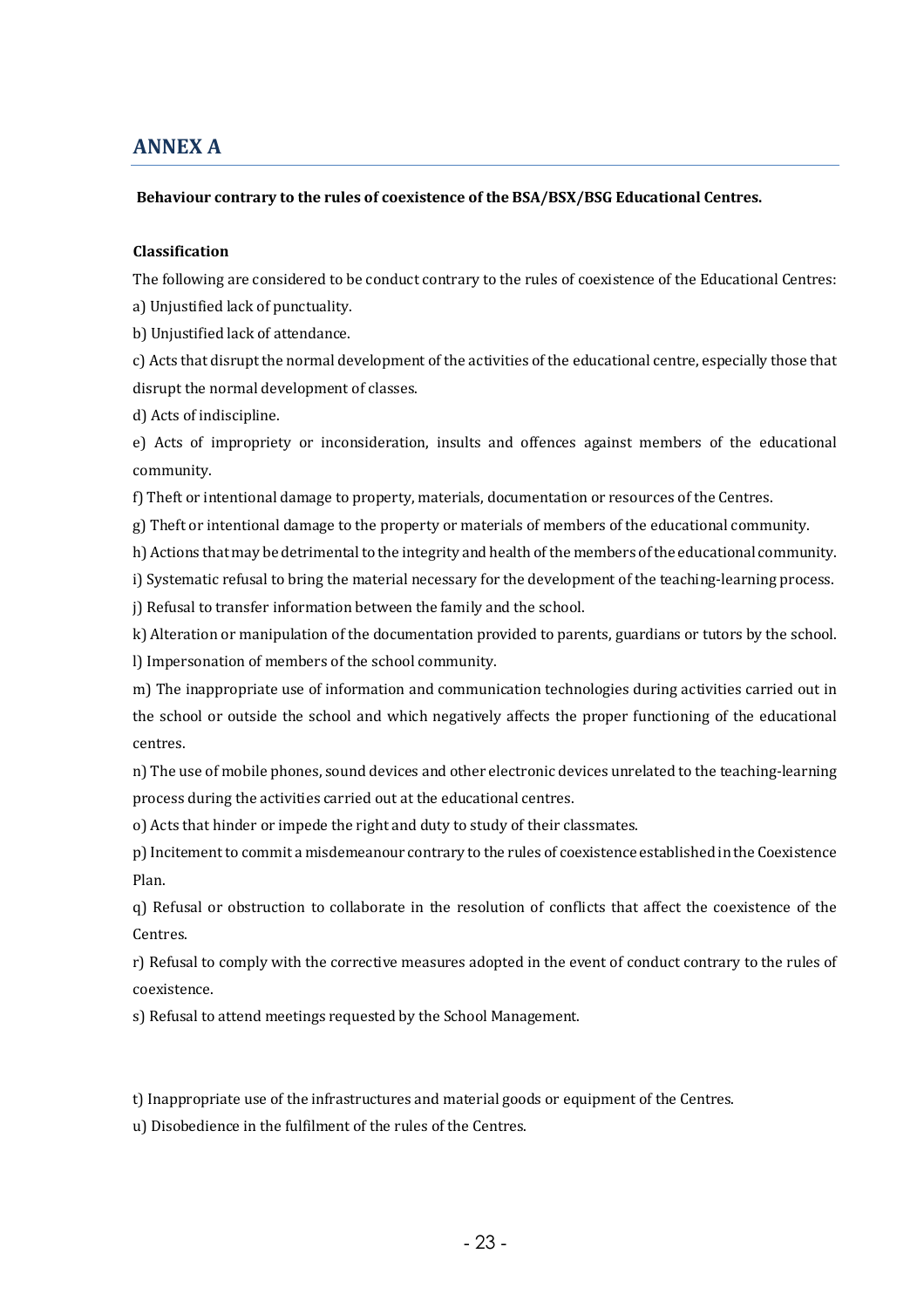#### **Remedial Educational Measures**

1. In the event of conduct contrary to the rules of coexistence of the Educational Centres, as defined in the previous article, the Coexistence Plan and the Internal Regulations of the Centres may contemplate intervention measures that specify, adjust or modulate the corrective educational measures set out in this article, which are as follows:

a) Verbal reprimand.

b) Immediate appearance before the Management Team or Centre Coordinators or Guidance Department. c) Written warning.

d) Confiscation of mobile phones, sound devices or other electronic devices not related to the teachinglearning process, used repeatedly during the activities carried out at the Educational Centres. They will be confiscated, switched off and returned to the parents or legal guardians in the presence of the pupil.

In the event that the pupil is of legal age, it will be returned to  $him/her$  once the school day is over. Notwithstanding the above, the use of electronic devices on the premises of the Educational Centres may be prohibited, provided that they are not necessary for carrying out teaching tasks.

e) Deprivation of recess time for a period of time established by the Management Team, Cycle Coordinators or Guidance Department.

f) Inclusion in the Convivencia Classroom.

 $g$ ) Performance of educational tasks by the pupil during school and/or non-school hours.

h) Suspension of the right to participate in extracurricular or complementary activities programmed by the Centres. 

i) Suspension of the right to attend certain classes. During these classes, and in order to avoid interrupting the student's training process, students shall remain at the corresponding Educational Centre carrying out the academic work assigned to them by the teaching staff. The Cycle Coordinator of said Centre will organise the attention given to these students.

j) Immediate and permanent suspension of the right to attend school.

2. For the application of corrective educational measures, it will not be necessary to previously carry out disciplinary proceedings, except in those cases in which the Management Team and/or the Coexistence Committee so establishes.

3. The corrective educational measures imposed will be immediately enforceable.

### Communication with parents or legal guardians of students who are subject to corrective **educational measures.**

All the corrective measures foreseen in the previous article must be formally communicated to the parents, guardians or tutors of the minor students.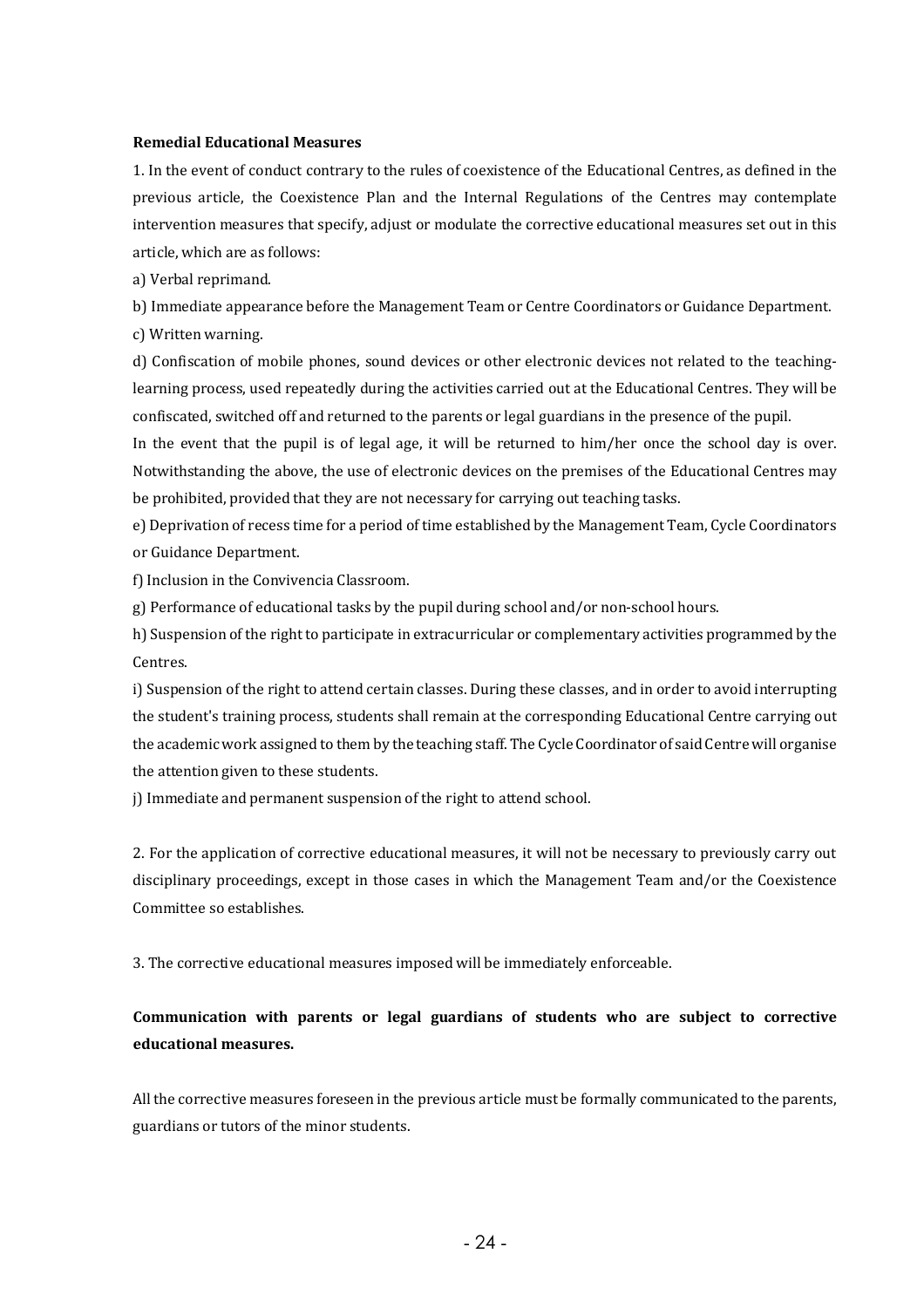#### Competency for the application of corrective educational measures.

1. It is the responsibility of the Director of the Centres and the Coexistence Commission, within the scope of their competences, to promote coexistence and facilitate mediation in the resolution of conflicts. The Head of the Centres is also responsible for imposing the corresponding corrective educational measures on students, in compliance with the regulations in force, in accordance with the provisions of this decree, the Internal Regulations of the Centres and the corresponding Coexistence Plan.

2. Notwithstanding the above, in order to speed up the application of the corrective educational measures and to ensure that these are as formative as possible and conducive to Coexistence in the Centres, the Cycle Coordinator, classroom teacher, by delegation of the Director, may impose the corrective measures contemplated in this document.

#### **Written record and register of educational corrective measures**

All educational corrective measures applied must be recorded in writing at the Centres, with the exception of those provided for in letters a), b) and d) of Article 36 of this Decree, including a description of the behaviour that has caused it, its classification and the educational corrective measure adopted. Subsequently, the Head of School or the person delegated by him/her shall register it, if appropriate, in the Central Register in accordance with the provisions of the Order of 12 September 2007, of the Regional Ministry of Education, which regulates the notification by schools of incidents that alter school coexistence, within the framework of the Plan for the Prevention of Violence and Promotion of Coexistence in the schools of the Valencian Community.

#### **Prescription**

1. Conduct contrary to the rules of coexistence shall be subject to the statute of limitations within one month of the date on which it was committed.

2. Corrective educational measures adopted for conduct contrary to the rules of coexistence shall be timebarred within one month of their imposition.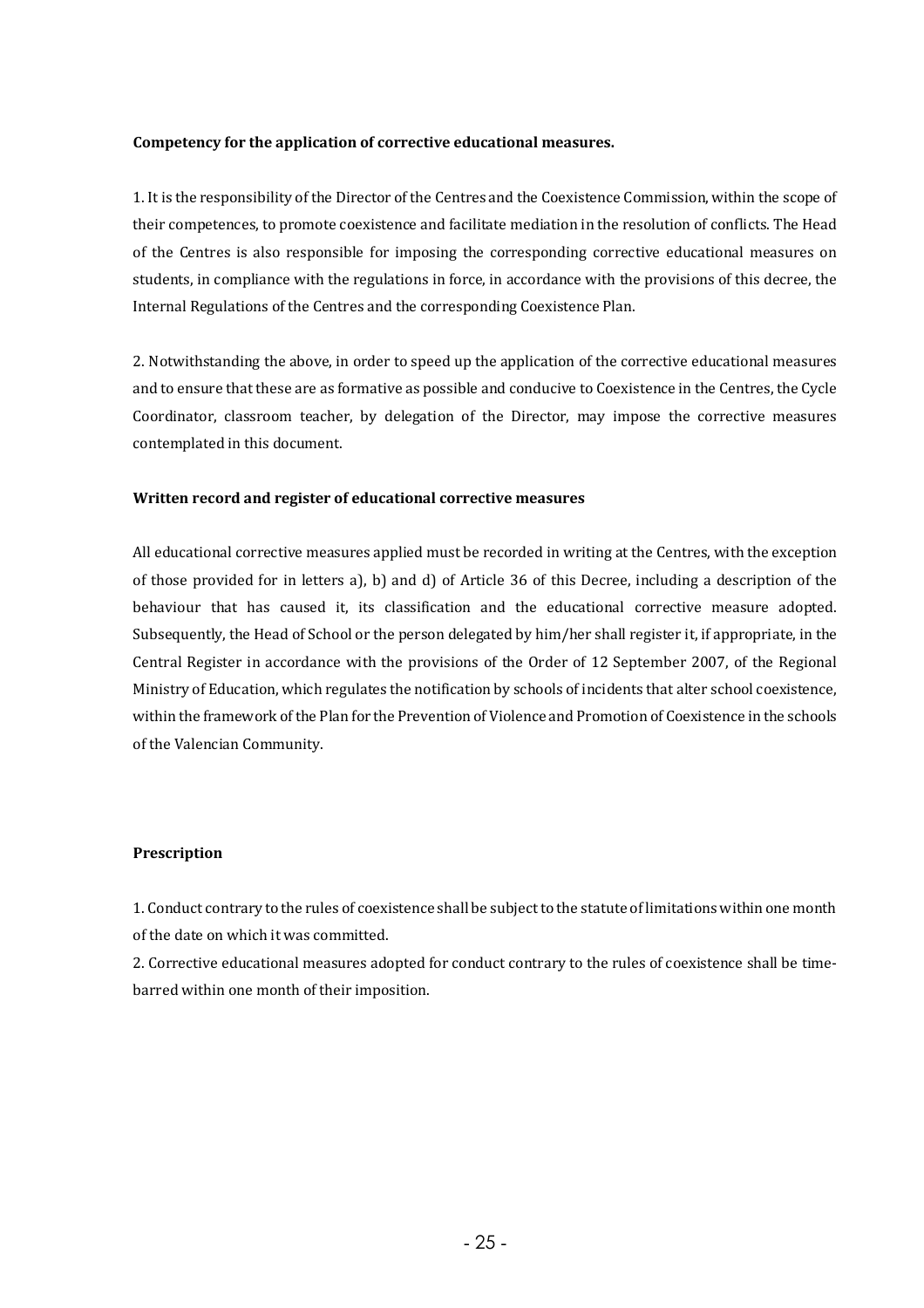### Reiterated conduct that hinders coexistence and lack of cooperation from parents, guardians or **tutors.**

1. In those cases in which, once the appropriate correction has been carried out, the student or family continues to repeatedly present behaviours that are disruptive to coexistence in the Centres, in addition to applying the corresponding corrective educational measures, the need to adopt measures aimed at modifying those personal, family or social circumstances of the student that may be a determining factor in the appearance and persistence of said behaviours will be reported, after informing the parents, guardians or legal tutors in the case of minors, to the public institutions that are considered appropriate.

| MEDIDAS EDUCATIVAS CORRECTORAS                                                                                                                                                                        | El director o la directora del centro delegará su competencia de imposición<br>de las medidas educativas correctoras en:                                                                                              |  |
|-------------------------------------------------------------------------------------------------------------------------------------------------------------------------------------------------------|-----------------------------------------------------------------------------------------------------------------------------------------------------------------------------------------------------------------------|--|
| Amonestación verbal                                                                                                                                                                                   | El profesor o la profesora presente cuando el alumno o la alumna realice la<br>conducta contraria a las normas de convivencia de que se trate.                                                                        |  |
| tor o la directora                                                                                                                                                                                    | Comparecencia inmediata ante el jefe o la jefa de estudios o el direc- El profesor o la profesora presente cuando el alumno o la alumna realice la<br>conducta contraria a las normas de convivencia de que se trate. |  |
| Amonestación por escrito                                                                                                                                                                              | El profesor o la profesora presente cuando el alumno o la alumna realice la<br>conducta contraria a las normas de convivencia de que se trate.                                                                        |  |
| electrónicos ajenos al proceso de enseñanza-aprendizaje, utilizados conducta contraria a las normas de convivencia de que se trate.<br>durante las actividades que se realizan en el centro educativo | Retirada de teléfonos móviles, aparatos de sonido u otros aparatos El profesor o la profesora presente cuando el alumno o la alumna realice la                                                                        |  |
| lectivos.                                                                                                                                                                                             | Privación de tiempo de recreo por un período máximo de cinco días El profesor o la profesora presente cuando el alumno o la alumna realice la<br>conducta contraria a las normas de convivencia de que se trate.      |  |
| Realización de tareas educadoras por el alumno o la alumna, en hora-<br>rio no lectivo                                                                                                                | El jefe o la jefa de estudios del centro, a propuesta del profesor o profesora<br>presente cuando el alumno o alumna realice la conducta.                                                                             |  |
| Incorporación al aula de convivencia del centro.                                                                                                                                                      | El profesor o la profesora presente cuando el alumno o la alumna realice la<br>conducta contraria a las normas de convivencia de que se trate.                                                                        |  |
| Suspensión del derecho a participar en las actividades extraescolares El jefe o la jefa de estudios del centro.<br>o complementarias que tenga programadas el centro.                                 |                                                                                                                                                                                                                       |  |
| período no superior a cinco días lectivos.                                                                                                                                                            | Suspensión del derecho de asistencia a determinadas clases por un No es delegable, si bien el jefe o la jefa de estudios del centro organizará la<br>adecuada atención de este alumnado.                              |  |

Medidas educativas correctoras ante conductas contrarias a las normas de convivencia del centro

2. In cases when actions and corrective educational measures are taken and direct involvement of the student's family is requested by the school but rejected by his/her parents or legal guardian, the centre will inform the Education Administration, so that the appropriate measures can be adopted to guarantee the rights of the pupil contained in Section II of Article XXXV of this Decree and the fulfilment of the duties set out in Section I Article II of the aforementioned title. The Education Administration, if it considers that this conduct causes serious harm to the educational process of their son or daughter, will inform the competent public institutions, following a report from the Education Inspectorate.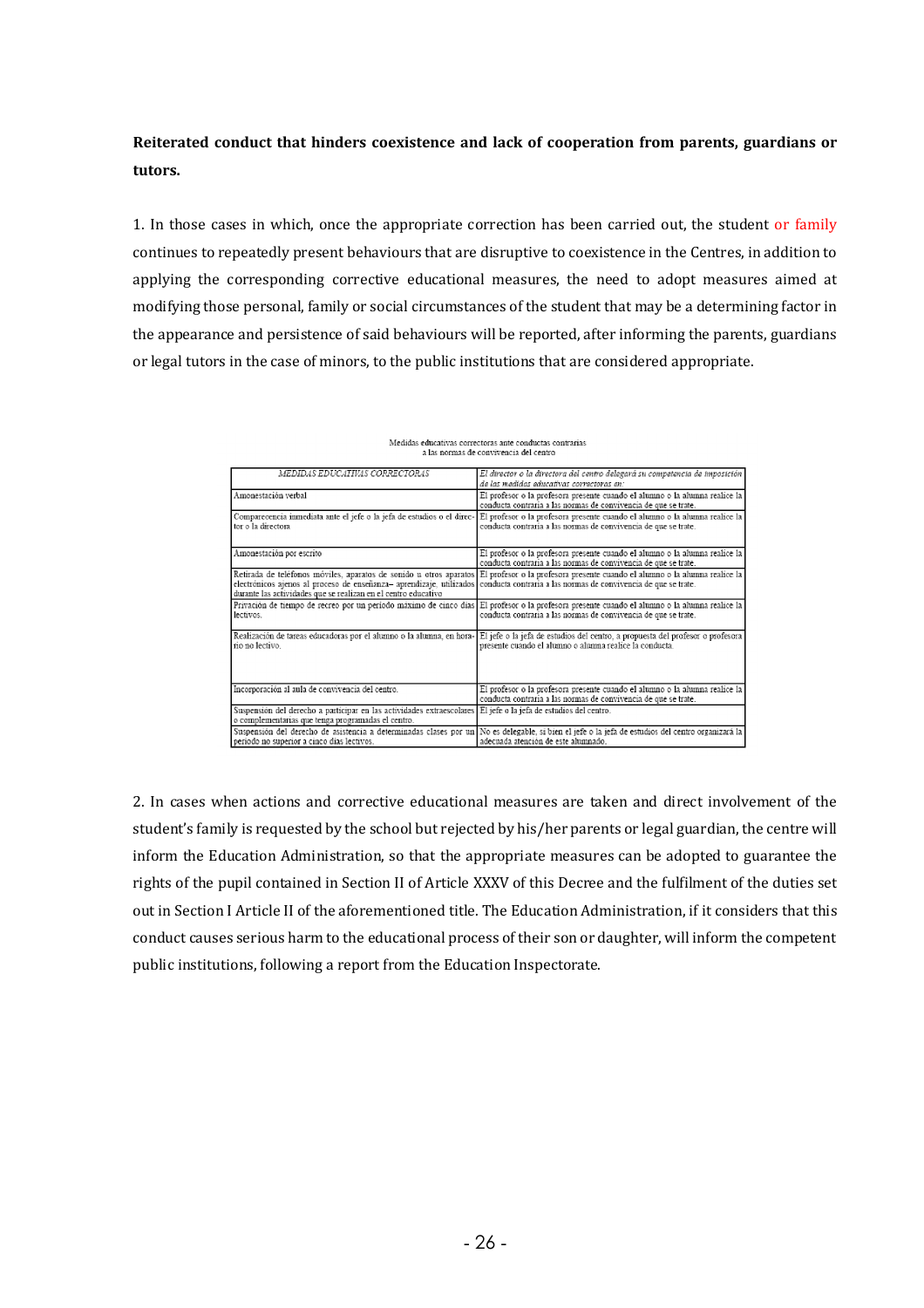### **ANNEX B**

### **REPORT FOR SERIOUS BEHAVIOUR INCIDENTS**

| tudent's name   | Year group | ıbiect |
|-----------------|------------|--------|
| l'eacher's name | ate        | Time   |

This report has been opened to leave a written record of the facts that have given rise to it and it is communicated to the Management Team for its appropriate inclusion in the student's file. These events, which are considered to be serious in accordance with the Coexistence Regulations of our schools, are as follows:

| Disobeying the teacher's instructions                                 |
|-----------------------------------------------------------------------|
| Being disrespectful to a teacher                                      |
| To annoy, insult, assault or show disrespect towards fellow students. |
| Intentionally damage the school facilities or equipment.              |
| Other:                                                                |

With the aim of correcting the student's behaviour, he or she has been given the following punishment:

| Extra educational project to complete (please turn over to find further details) |
|----------------------------------------------------------------------------------|
| Moved to another place in the classroom to complete work individually.           |
| Repair damage or the consequences of misbehaviour                                |
| Break Time detention for  (specify period)                                       |
| Complete a social task                                                           |
| Other:                                                                           |

Finally, we would like to make you understand the seriousness of these facts and that the accumulation

of reports may lead to the opening of disciplinary proceedings against the student.

We ask you to try to make your son or daughter reflect on the importance and negative consequences of this behaviour for him or her and for the rest of his or her classmates.

Should you wish to contact a teacher or the school's management team, you may request a tutoring session. 

Please sign this document as proof that you have received this information.

………………………... (place), \_\_\_\_ \_\_\_\_\_\_\_\_\_\_\_\_\_\_\_\_\_\_\_ de 20\_\_\_\_ (date) 

Parent/Legal Guardian's signature: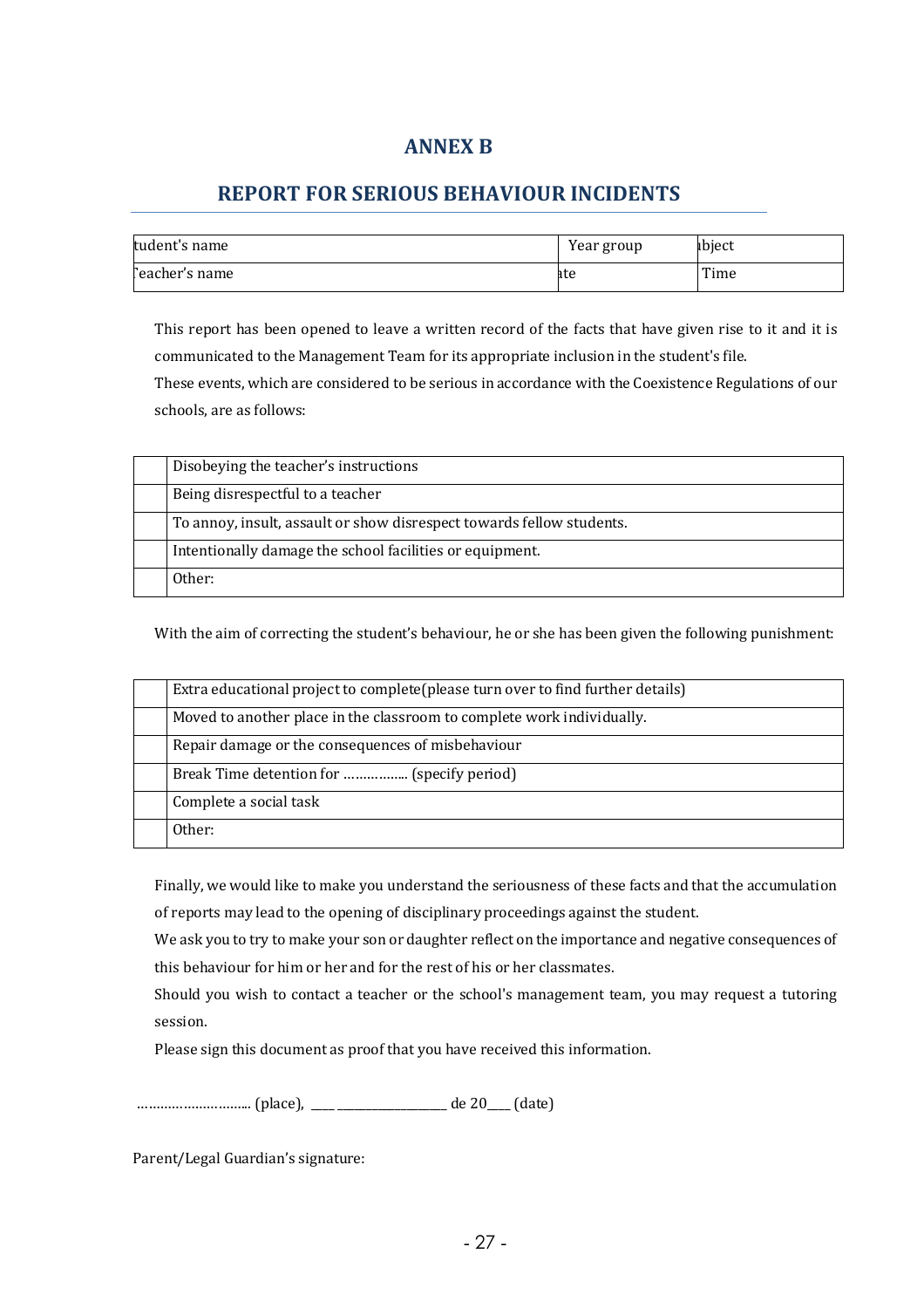### **ANNEX C**

### **DOCUMENT FOR REFLECTING ON SERIOUS BEHAVIOUR INCIDENTS**

| Student's name: | Year group. | Subject. |
|-----------------|-------------|----------|
| Teacher's name: | Date.       | Time.    |

The purpose of this document is to encourage you to reflect on your misbehaviour that hinders to a great extent the normal development of lessons.

The information provided will be taken into consideration in the search for a solution to the problem and will also serve to inform your family of your interest in resolving the problem.

#### **REFLECTING ON MISBEHAVIOUR**

- 1. Description of the problem: What happened?
- 2. Why did it happen?
- 3. ALLEGATIONS: What do you claim to justify your behaviour?
- 4. What were the consequences, the results, of your behaviour today? (in relation to your classmates, the teacher and yourself).
- 5. What could be the consequences of your behaviour for you in the future?
- 6. What solutions do you propose to resolve the conflict?

………………(place),, \_\_\_\_\_\_\_\_\_\_\_\_\_\_\_\_\_\_\_\_\_\_\_\_\_\_\_\_, 20\_\_\_\_ (date)

Teacher's signature: Student's signature: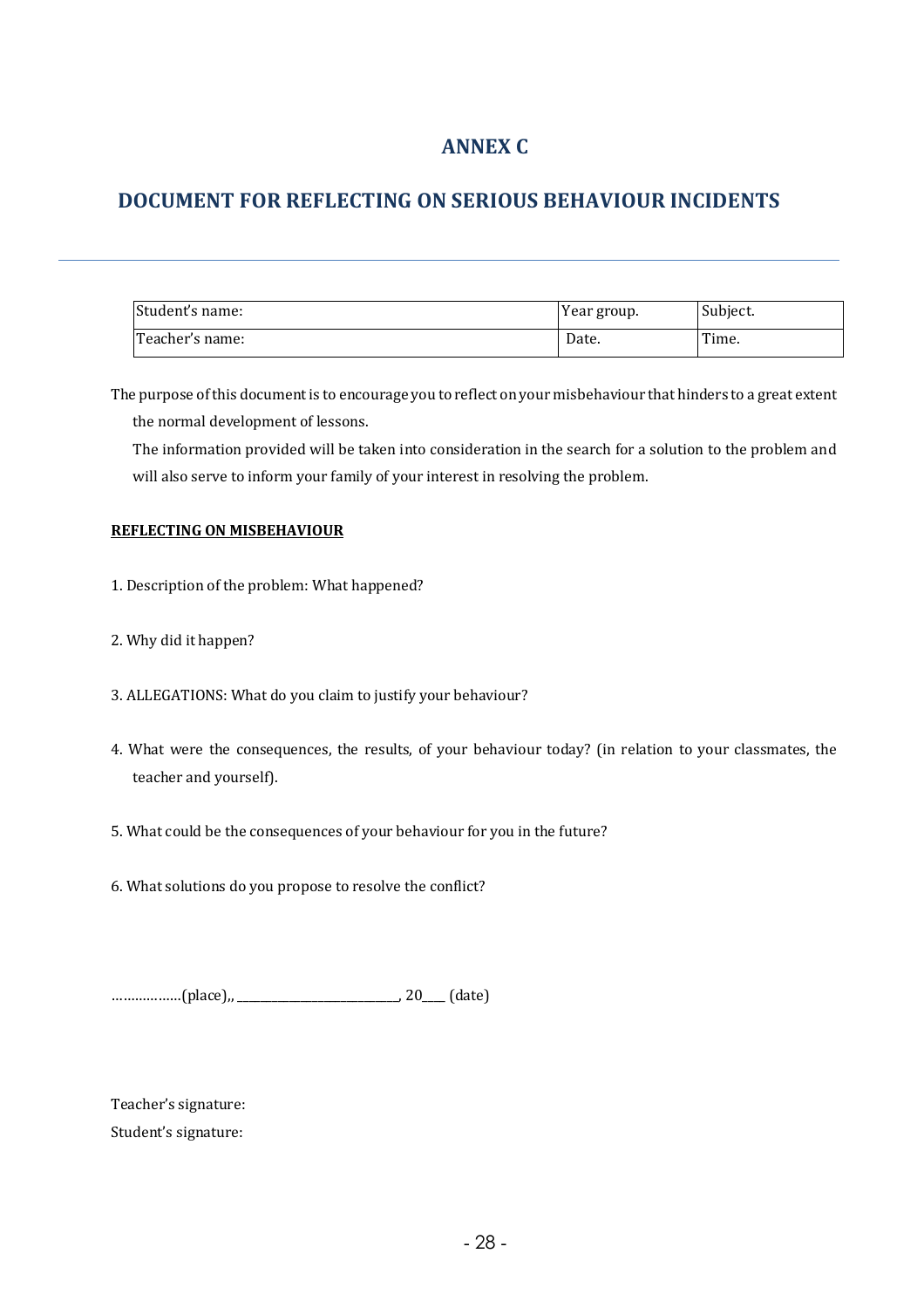### **ANNEX D**

### **BEHAVIOUR THAT IS SERIOUSLY DETRIMENTAL TO COEXISTENCE AT THE SCHOOL**

#### **Classification**

The following conduct is considered to be seriously detrimental to coexistence in the centre:

a) Serious acts of indiscipline and insults or offences against members of the educational community that go beyond the impropriety or inconsideration provided for in Article XXXVI of this Decree.

b) Physical or moral aggression, threats and coercion and serious discrimination against any member of the educational community, as well as serious disrespect for personal integrity and dignity.

c) Harassment and humiliation of any member of the school community, particularly if they have a sexist or xenophobic component, as well as those carried out against the most vulnerable students due to their personal, social or educational characteristics.

d) Bullying.

e) Impersonation in teaching activities.

f) Falsification, deterioration or theft of academic documentation, or the dissemination of distorted information that seriously harms any member of the educational community.

g) Serious damage caused to the premises, materials or documents of the centre or to the property of members of the educational community.

h) Unjustified acts that seriously disrupt the normal development of the centre's activities.

i) Actions that may seriously damage or harm the health and personal integrity of the members of the educational community.

j) The introduction into the school of dangerous objects or substances harmful to the health and personal integrity of the members of the educational community.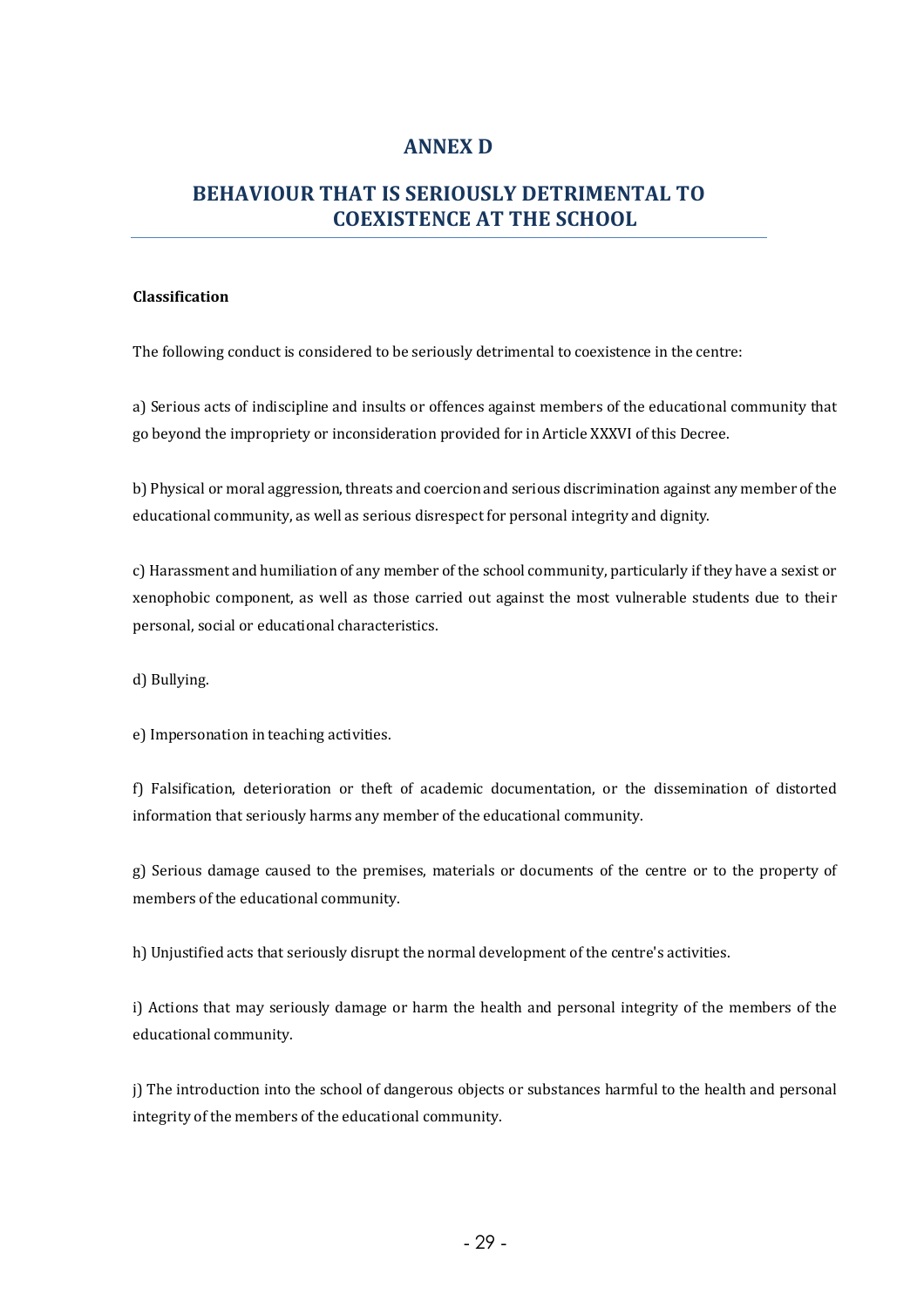k) Conduct classified as contrary to the school's rules of coexistence if there are collective circumstances or intentional publicity by any means.

l) Incitement or encouragement to commit a misconduct that seriously affects coexistence in the centre.

m) Repeated refusal to collaborate with the corresponding Centre in the process to promote coexistence in accordance with the Coexistence Plan of the same.

n) Repeated refusal to comply with the corrective educational measures adopted in the face of conduct contrary to the rules of coexistence.

o) Refusal to comply with the disciplinary measures adopted in the case of misconduct that seriously affects coexistence in the school.

p) Improper or unauthorised access to the school's files and servers.

q) Acts that violate the Internal Regulations, as well as the very nature of the centre.

#### *Remedial educational measures*

1. In the event of the conduct described in the previous article, the Coexistence Plan and the Internal Regulations of the Centres may contemplate intervention measures that specify, adjust or modulate the disciplinary measures set out in this article.

2. The disciplinary measures that may be imposed for incurring in the conduct typified in letters h), m) and n) of the previous article are the following:

Performance of educational tasks for the pupil, during non-school hours, for a period of more than five school days and equal to or less than fifteen school days.

Suspension of the right to participate in extracurricular or complementary activities programmed by the school.

Change of group or class of the pupil for a period of more than five school days and equal to or less than fifteen school days.

Suspension of the right to attend certain classes for a period of between one and fifteen school days. During these classes, and in order to avoid interrupting the student's training process, the student shall remain at the educational centre, carrying out the academic work assigned to him/her by the teaching staff.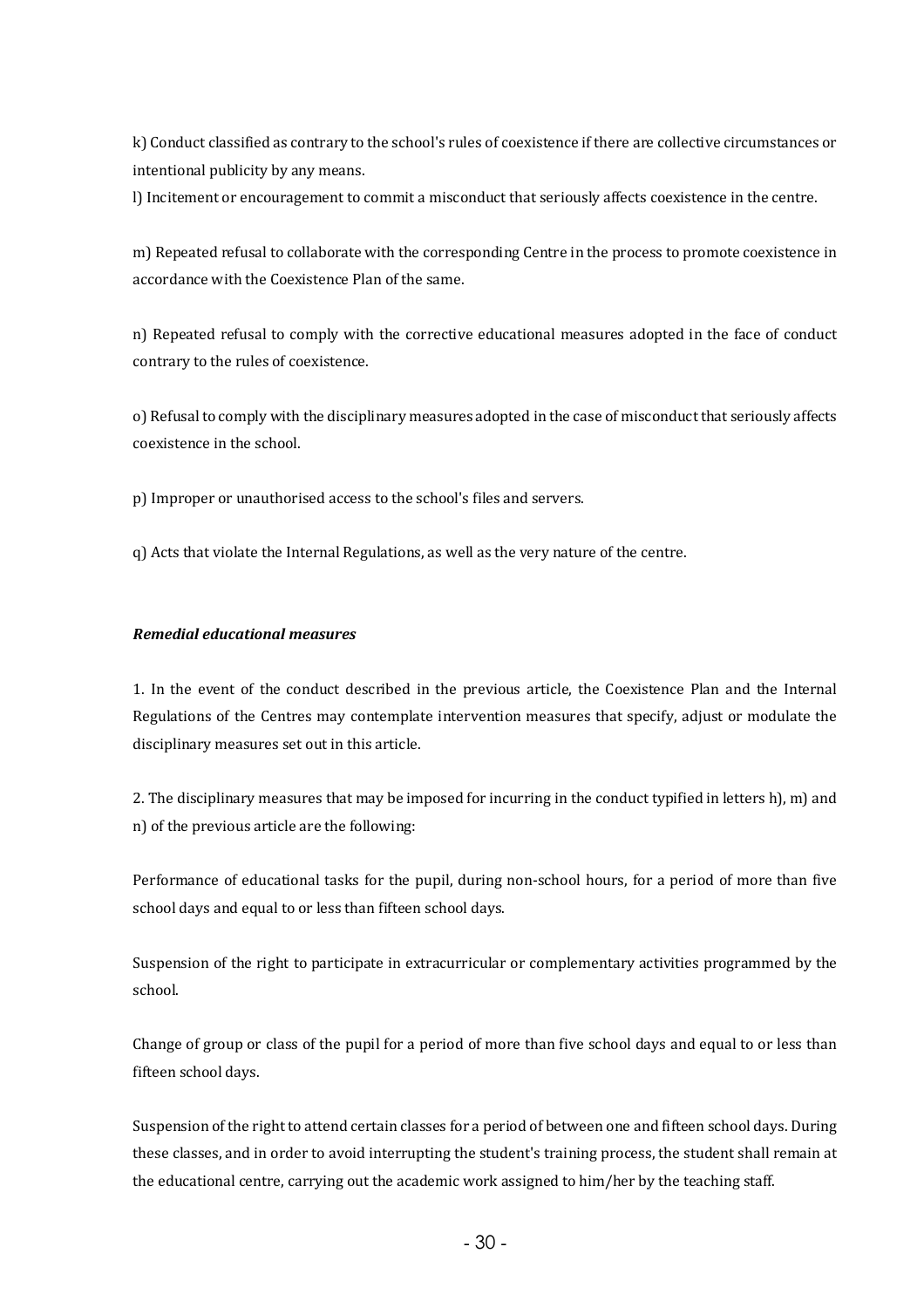The Head Teacher shall be in charge of the academic work assigned to him/her by the teaching staff. The head of studies of the centre shall organise the attention given to these students.

3. The disciplinary measures that may be imposed for incurring in the behaviours typified in the previous article, except for letters  $h$ ,  $n$ ) and  $o$ ) included in the previous section, are the following:

a) Suspension of the right to attend school for an indefinite period established by the Coexistence Committee. In order to avoid interruption in their educational process, during the time the suspension lasts, the pupil must carry out the academic work determined by the teaching staff. The Cycle Coordinators will determine the mechanisms that make it possible to adequately monitor this process, specifying the person in charge of carrying it out and the timetable for visits to the centre by the suspended student.

b) Change of Educational Centre. In the case of applying this disciplinary measure, the Education Administration will provide students of compulsory school age with a school place in another publicly funded educational centre, with a guarantee of the necessary complementary services, without which this measure cannot be carried out.

Behaviour that is seriously detrimental to coexistence in the corresponding educational centre may only be subject to disciplinary measures after the corresponding disciplinary proceedings have been carried out.

It is the responsibility of the Director of the corresponding School to initiate, on his/her own initiative or at the proposal of any member of the school community, the aforementioned disciplinary proceedings against students.

4. The introduction and/or consumption of tobacco will be sanctioned with a written warning/community work and, in the case of a repeated offence, with expulsion for an indefinite period of time. The introduction and/or consumption of alcohol and/or narcotics shall be punishable by expulsion for an indefinite period of time and in the event of a repeat offence by permanent expulsion.